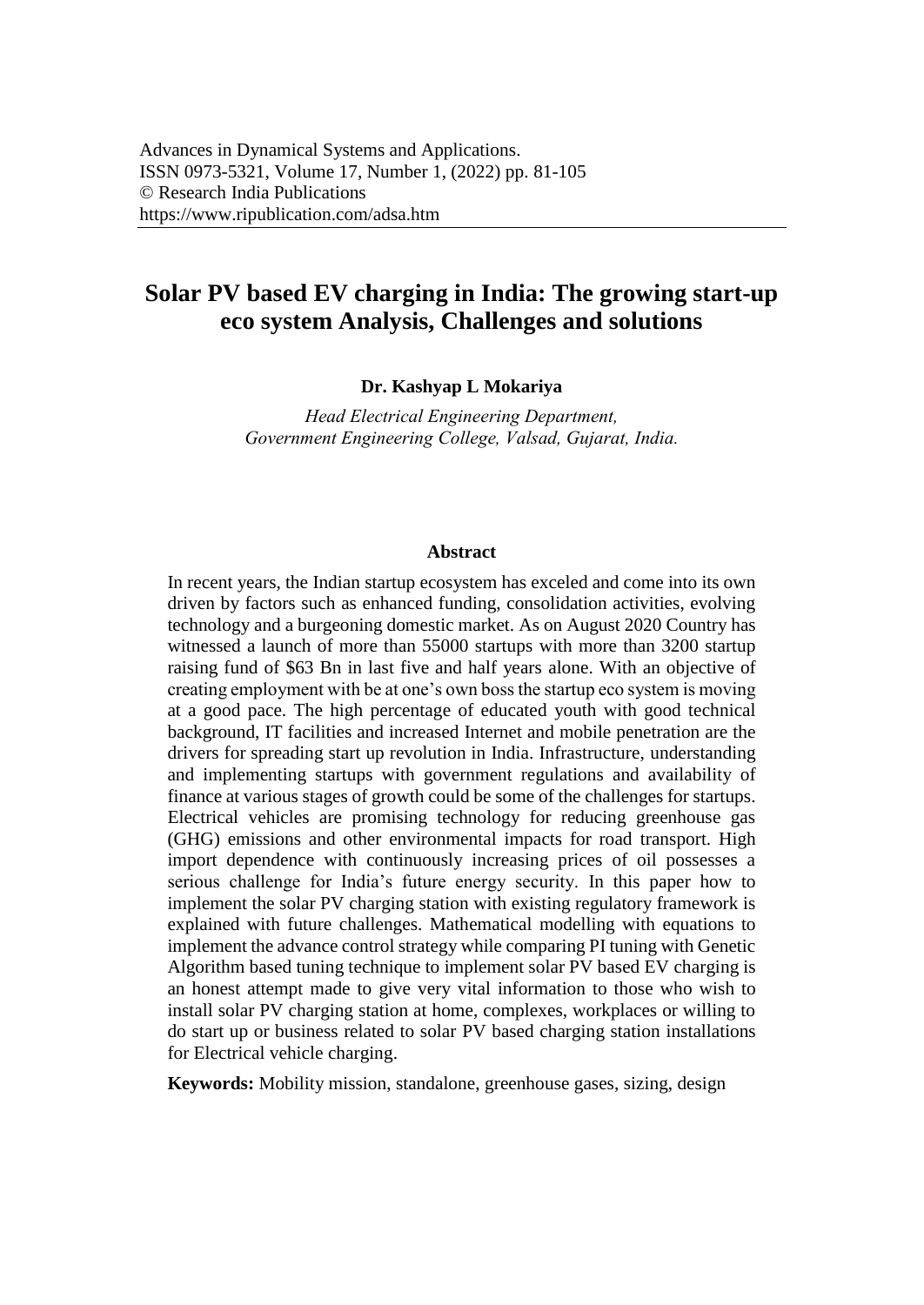#### **INTRODUCTION**

Indian automobile industry is fastest growing automobile industry in the world today. By 2020 it is expected that the annual demand for two wheelers, commercial vehicles and passenger vehicles will be 34 million, 2.7 million and 10 million respectively, thereby making India the third largest vehicle market in the world. Increase in vehicle population will result in drastically increase demand in fossil fuels and have an undesirable impact on environment [\[1\].](#page-22-0) Indian automotive industry has seen considerable growth in the last two decades mainly due to economic liberalization including 100% FDI in the sector [\[2\].T](#page-22-0)ransportation sector accounts for 30% of worldwide energy consumption and is the  $2<sup>nd</sup>$  largest source of  $CO<sub>2</sub>$  emissions contributing to 20% of global GHG as per international energy agency globally. There will be significant increase in oil demand in near future from countries like China and India. Country largely depends on oil imports to meet its energy needs. Issues related to conventional vehicles are, necessary to mitigate for economic development. National energy security and growth of domestic manufacturing capabilities is the prime agenda of NEMMP 2020.According to the NEMMP (Nations Electric mobility mission plan) India aimed to deploy 400,000 passenger battery electric cars (BEVs) by 2020 [\[3\]](#page-22-0).While achieving this target, India can avoid importing 120 million barrels of oil and avoid 4 million tons of  $CO<sub>2</sub>$  emissions by 2020 based on real-world conditions of use [\[3-4\].](#page-22-0)

For economic development it is inevitable and crucial to develop technologies those Eliminate adverse effect of conventional automotive technology in India [\[1\].](#page-22-0) As the environment concern is raising globally, pollution is major concern in India too. India is fourth largest consumer of energy in world. Much of energy requirements are met by crude oil and coal. However, these traditional sources of energy contribute to alarming level of pollution in most Indian cities. The transport sector accounts for nearly 18% of the total energy consumed in India, second only to the industrial sector. In India almost half of the consumption of petroleum products is due to transport activities. This demand and dependency will grow if proper action is not taken. Out of the  $142 \text{ MT } CO<sub>2</sub>$ emissions released by the transport sector in 2007, 87 percent were on account of roadbased vehicular activities. If no action is taken, overall transport  $CO<sub>2</sub>$  emissions can come close to 1000 MT by 2030, a fourfold increase from 260 MT in 2010 [\[4\], i](#page-22-0)t's a reason why state and central government both are working on finding ways to boost alternative energy sources. The electrical vehicle segment happens to be one of the thrust areas for growth as a result the government of India is planning to make India 100% electrical vehicle by 2030.

While thinking on some alternative energy sources the wind power option for EV charging. It's found that this technology is already cost competitive means that the levelized cost of wind power electricity is same or lower than from coal and it would not require government support. By 2019 the solar power has become cheaper than imported coal in India. Solar energy is a major strategic option not only for nation's energy security and electric system diversification but also an opportunity to bolster country's solar power equipment manufacturing base. As on February 2021 India has already installed 91 GW of renewable energy capacity. The mission solar of Indian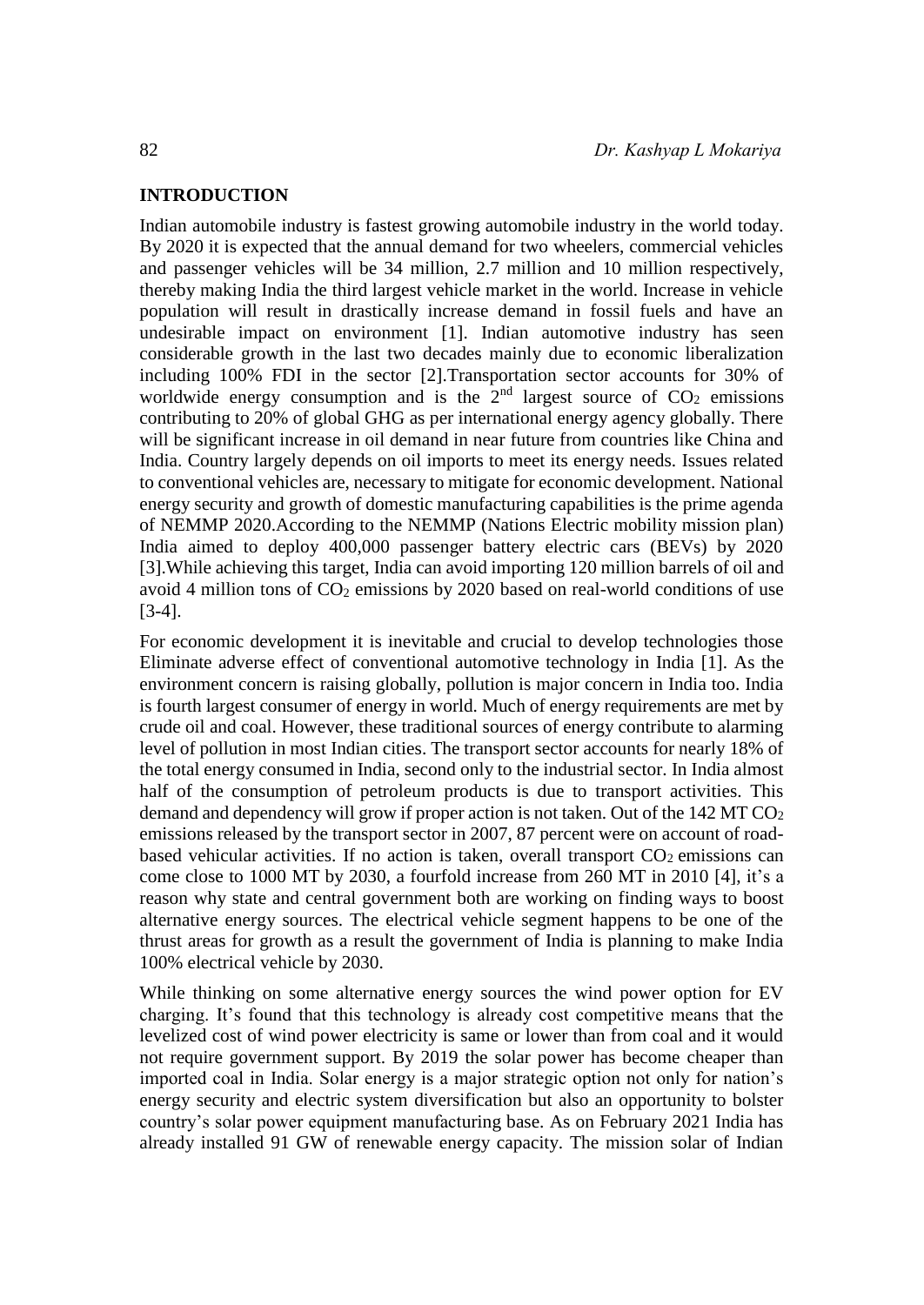Government has a target to install 100GW of solar plant by 2022 and while achieving it the nation will become one of the three largest solar players behind China and Japan. Several companies like ABB, Magenta Power, Charge point, Levition, manufacturing, Schneider Electric, Siemens AG and tesla are working for global EV charging station market. The production of solar panels results in carbon emission but they can become carbon neutral and last for 15 to 20 years on an average.

Electric vehicle supply equipment with charging infrastructure is a necessary precondition for mass adoption of EVs. Building the necessary charging infrastructure is one of the prime agendas of the government. Policy makers will have a proper road map for implementing the EV charging scheme with financial solutions and as per standards. The electric mobility policy is currently looked by both state and central government. Presently EV policies have been drafted by 12 states (drafted and approved) while the Faster Adoption and Manufacturing of Electric Vehicles in India (FAME II) scheme operates at the central level [5]. Its need a proper assessment that the state and central government policies are sufficient to build a conducive EV charging network in India.

In India under the FAME II policy Indian Government has allotted INR 1000 crore for charging infrastructure. The point of consideration of the first phase of charging stations will be megacities, National highways and corridors. Then the focus will be on millionplus cities, state capitals, Union territories and smart cities. The scheme definitely motivates the interlinking of renewable energy and the use of smart grids but somehow the missing element will be outline specification of the same. The specified targets are as under.

- At every  $3\times3$  km grid there should at least one charging station.
- At least one charging station at every 25 km on both sides of highways and roads
- At every 100 km on highways and roads one fast charger.

Department of heavy industries sanctioned 2636 new charging stations across 62 cities and Union territories under the scheme [6]. The highest charging station a 317 number was allotted to Maharashtra and Karnataka and Tamilnadu were allotted 266 and 256 stations respectively. The work for 2600 charging stations will be allotted to Energy Efficiency services limited, Rajasthan Electronics and Instruments Limited, Power Grid corporation of India, National thermal power commission etc. [7]. In September 2020 a 241 number of charging stations were also sanctioned by the Ministry of Heavy Industries and Public Enterprises[8].The department of heavy industries has also invited proposals for a construction of 2,877 number of EV chargers on highways and expressways in October 2020[8].Recently the ministry of power has made an announcement to set-up charging infrastructure across 69,000 petrol pumps in India[9].The guideline for EV charging in India were published by the Ministry of power in October 2018.It gave delicensing for setting up of public charging station in India and permitted private charging. Those who are setting up public charging stations would also be provided with connectivity on priority basis. It was also decided that the bureau of energy efficiency will be the central nodal agency to coordinate the rollout of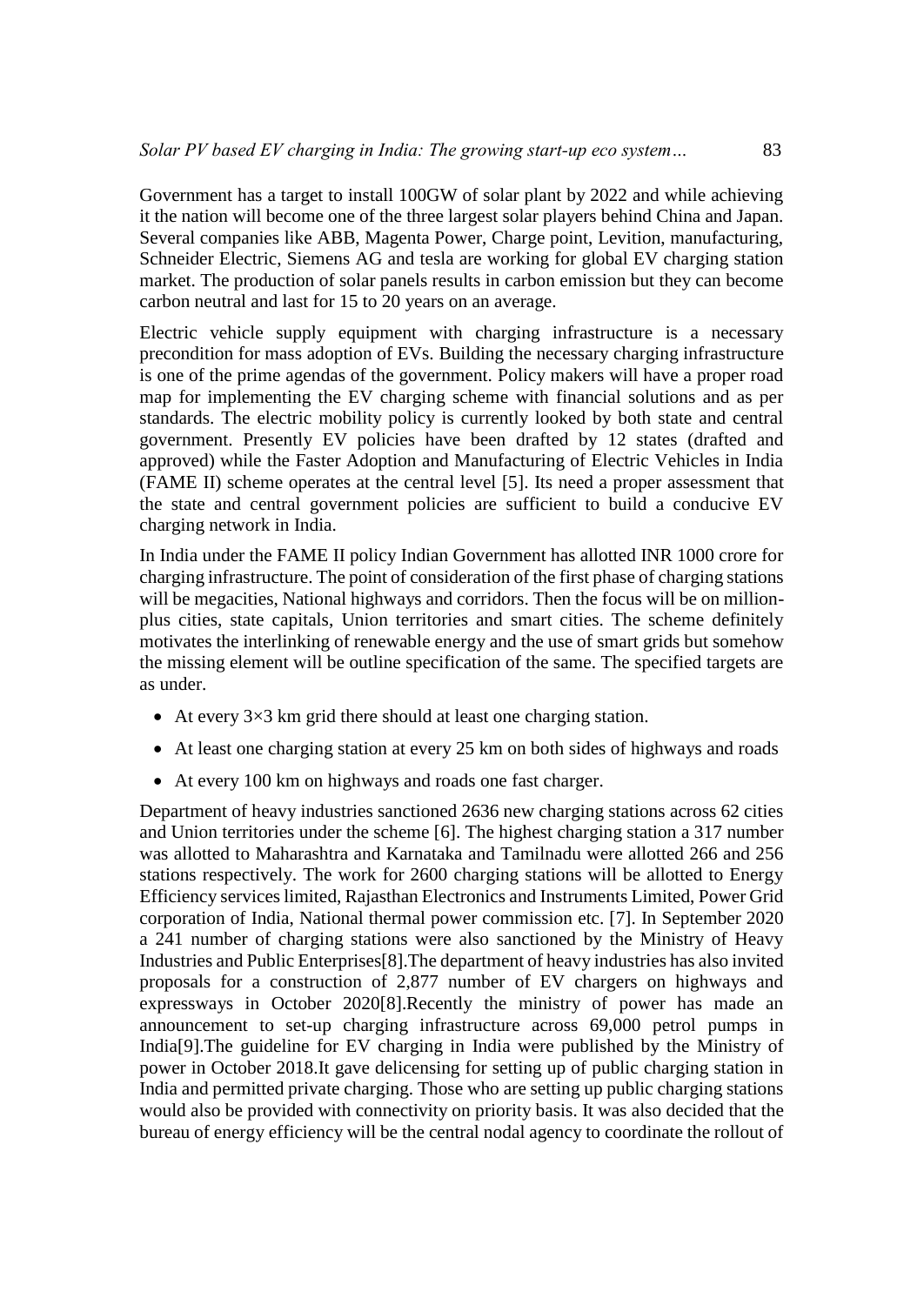public charging infrastructure. The 12 states in India have issued dedicated EV policies. The Andhra Pradesh and Uttar Pradesh EV policies have targets of 0.1 and 0.2 million charging stations, to be built by 2024[10].Bihar aims to have chargers located at every 50 kilometer on all highways[11].Many states in India provides a 25 percent capital subsidy subject to various conditions such as subsidy ceilings on how many stations will avail of the sheme.For example Madhya Pradesh provides a 25 percent capital subsidy on all small charging stations to an amount of 0.15 million for the first 300 chargers[12].In states like Andhra Pradesh, Delhi and Karnataka reimbursement of the net states good and service tax(SGST) are provided. Karnataka state government is providing Interest free loans for setting up of charging stations [13]. Tamilnadu government is providing incentives in terms of 100 percent exemption from Electrical tax [14]. The eleven Indian states like Gujarat, Assam, are providing a special EV tariffs for EV charging stations [15]. Indian states Delhi, Maharashtra, Bihar and Telangana have issued directives aimed at setting up charging stations in residential and nonresidential spaces. Non-financial incentives also play an important role in incentivizing the charging ecosystem. States like Gujarat, Bihar, Delhi, Maharashtra, Punjab, and Telangana have issued directives aimed at setting up charging stations in residential and non-residential spaces. To establish and set reserved parking spaces and common charging points in petrol pumps and residential and non-residential buildings is encouraged. States like Madhya Pradesh and Telangana encourage the use of renewable energy for EV charging as well.

The level of charging is shown in the table 1 below [7]

| Charging<br>levels | Details with specifications                                                                                       | Uses                                                                                                                                                            |
|--------------------|-------------------------------------------------------------------------------------------------------------------|-----------------------------------------------------------------------------------------------------------------------------------------------------------------|
| Level 1            | 120 volt AC single phase,<br>16ampere, 1.9 kW, onboard,<br>12-20 hours charging time.                             | Residential and small commercial<br>charging stations. Most EVs have a<br>portable 110 volt onboard charger<br>that will work with any standard<br>home outlet. |
| Level-2            | 80 ampere, 19.2 kW onboard<br>charger, 4-6 hours charging time.                                                   | AC single phase 240 volt, Residential charging points and<br>some business and commercial<br>points are of level-2 charging type.                               |
| Level-3            | 1000VDC/450VAC,<br>400amp/200amp, 3phase/DC,<br>400kW off board charger,<br>charging time less than 30<br>minute. | For long trip travellers.                                                                                                                                       |

**Table 1:** Level of charging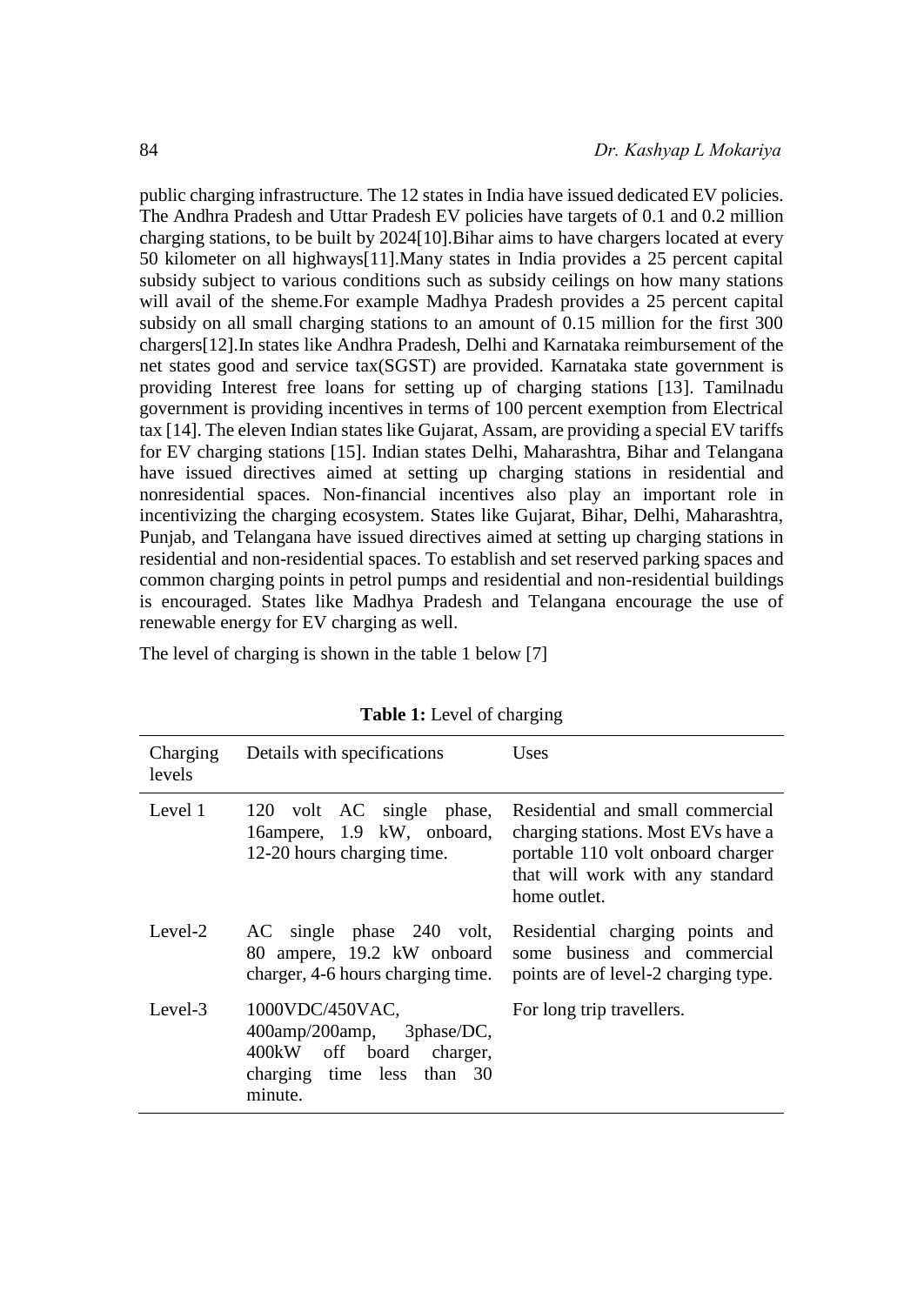Design of charger and implementation of charging technique is very important element of any charging station. Several battery chargers were found in the literature and can be classified according to different criteria. The first classification deals with the battery charger location, which can be inside or outside of the vehicle. Those battery chargers that are placed inside of the vehicle are called on-board battery chargers, whereas the off-board battery chargers are placed outside [16],[17],[18]. Onboard or off board chargers can have unidirectional or bidirectional power flow capability. Hardware requirements are reduced by unidirectional chargers and they also simplify interconnection issues with reduced battery degradation [19],[20]. A bi-directional charging system supports charge from the grid, battery energy injection back to the grid and power stabilization with adequate energy conversion [21]-[24]. Typical on-board chargers limit high power because of weight, space, and cost constraints [25], [26]. They can be integrated with the electric drive to avoid these problems [27]–[29]. Onboard charging systems can be conductive or inductive [30]. The charging systems those have a direct physical contact between the connector and the charge inlet are conductive chargers [16] whereas inductive chargers will transfer the power magnetically. Although, some works deal with moving chargers [30], inductive chargers are mainly considered for stationary slow charging applications [31][32]. Types of conductive charging levels with appropriate power rating are listed in table 4.1. Level-1 charging is defined for onboard charging for 1-phase 120 volts AC, 16 ampere and of 2kW rating. Level 2 charging systems are also onboard charging systems with 1-phase 240 volts AC system, 80 ampere maximum current and 19.2 kW maximum power rating [33],[34]. Level-3 charging systems are off board charging systems with 3-phase 400 volts AC up to 63 amperes maximum current and 43.7 kW of power rating.

Basically, 3-phase AC supply is converted into DC and directly applied to the EV battery pack. Level 3 DC Charging (defined for off board charging system): 300–1000 VDC, max. 400 amps current and 400 kW of power can be supplied directly to charge electrical vehicles [35], [36]. Mode 1 is the most basic charging mode. The maximum RMS current is 16 A and no specific connector for EV is required. Both 1 and 2 modes are considered slow charging modes. They are expected to take place in residential areas through common household outlets overnight and allow reaching battery full capacity before morning and for commercial charging plots also [37]-[38]. The level 3 chargers require high power whereas the Onboard battery chargers are power limited because of their weight and volume constrains, so that they can be used for battery charging for level 1 and 2. In some cases, on-board battery chargers are integrated with the electric drive of the vehicle, in order to avoid additional extra inductors and switches which would only be employed for charging the battery [39-41]. In contrast, off-board battery chargers are mainly designed for battery charging modes level 3, since they are not subjected to weight and size limitations. Table 1 shows different levels of battery charging.

Recharging EVs are accomplished by connecting to an electric vehicle charging equipment, also referred as Electric Vehicle Supply Equipment (EVSE). It's the conduit, control, and monitoring device which connect the vehicle to the electric grid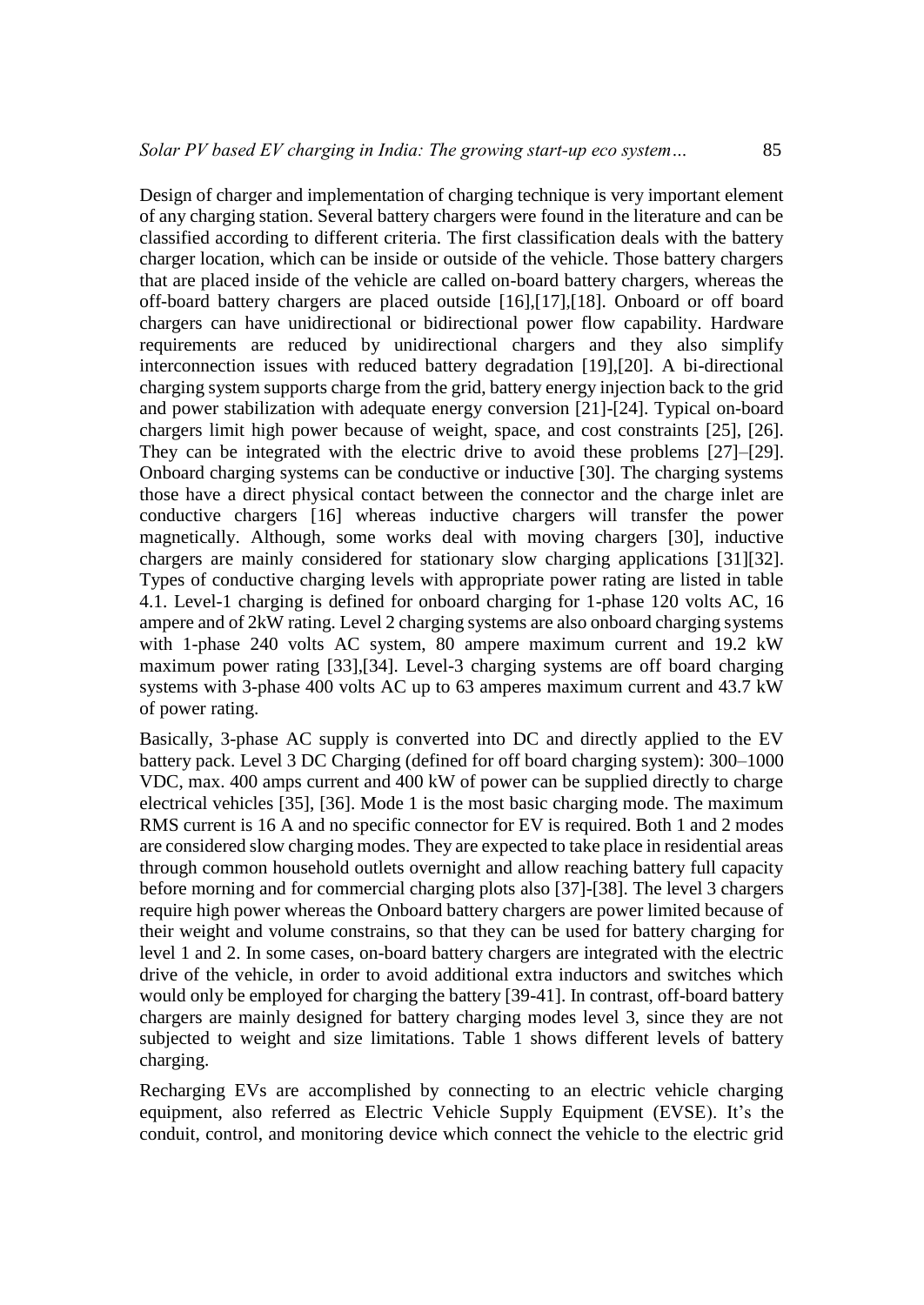[42].

The location of level 1 or level 2 charging station is typically below the array. Level 1 charging station can be used where parking times are long such as at offices as these are the slowest but least expensive charging scheme. Where the parking time shorter, level 2 charging stations are preferred. Level 3 are rapid chargers for long distances. These charging stations can be placed at highways, shopping centers, restaurants for people to charge their vehicle and reduce range anxiety.

In this work adaptively tuned Genetic algorithm based Proportional Integral Derivative control based EV charging station for fast charging of EV batteries is implemented. The Genetic algorithm based controller tuning overcomes the disadvantage of the conventional PID tuning of peak overshoot, undershoot and ripples in current and voltage waveforms. The steps for sizing of the charging station with standalone PV system components is explained and this design steps are equally useful for any topology related to vehicle fast charging or slow charging application. Below mention table shows the variety of battery that is used for vehicle fast charging application for different manufacturer's and all can be charged by proposed charging station design.

Specification of Li-Ion batteries for some well-known manufacturers is shown in table 2

| Sr No | Electric car manufacturer | Battery specification                                                                          |
|-------|---------------------------|------------------------------------------------------------------------------------------------|
|       |                           |                                                                                                |
|       | Bosch mild hybrid car     | 48 V,0.576 kWh,12AH                                                                            |
|       | Mitsubuhsi <i>i-MiEV</i>  | 16kWh, 330V, 30 minute DC fast charging<br>at 150 amp (up to $80\%$ ), 48AH                    |
|       | Nissan Leaf               | 24kWh, 360V, 30 minute DC fast charging,<br>125 amp (up to $80\%$ ), 66AH, Max power 90<br>kW. |

| Table 2 : Electric car battery specification of different manufacturer |  |  |  |
|------------------------------------------------------------------------|--|--|--|
|------------------------------------------------------------------------|--|--|--|

Fast charging station is specifically designed for charging electrical batteries. As shown in table 2 the ratings of EV car battery varies at 48 volt, 12 AH to 360 volts, 66AH. The maximum power of Nissan leaf battery is 90kW. The individual mode for charging batteries has been taken as 90kW. For designing a fast charging station, it is very much essential to calculate the specifications of different key components of fast charging station. The complete design procedure is explained in following subsections.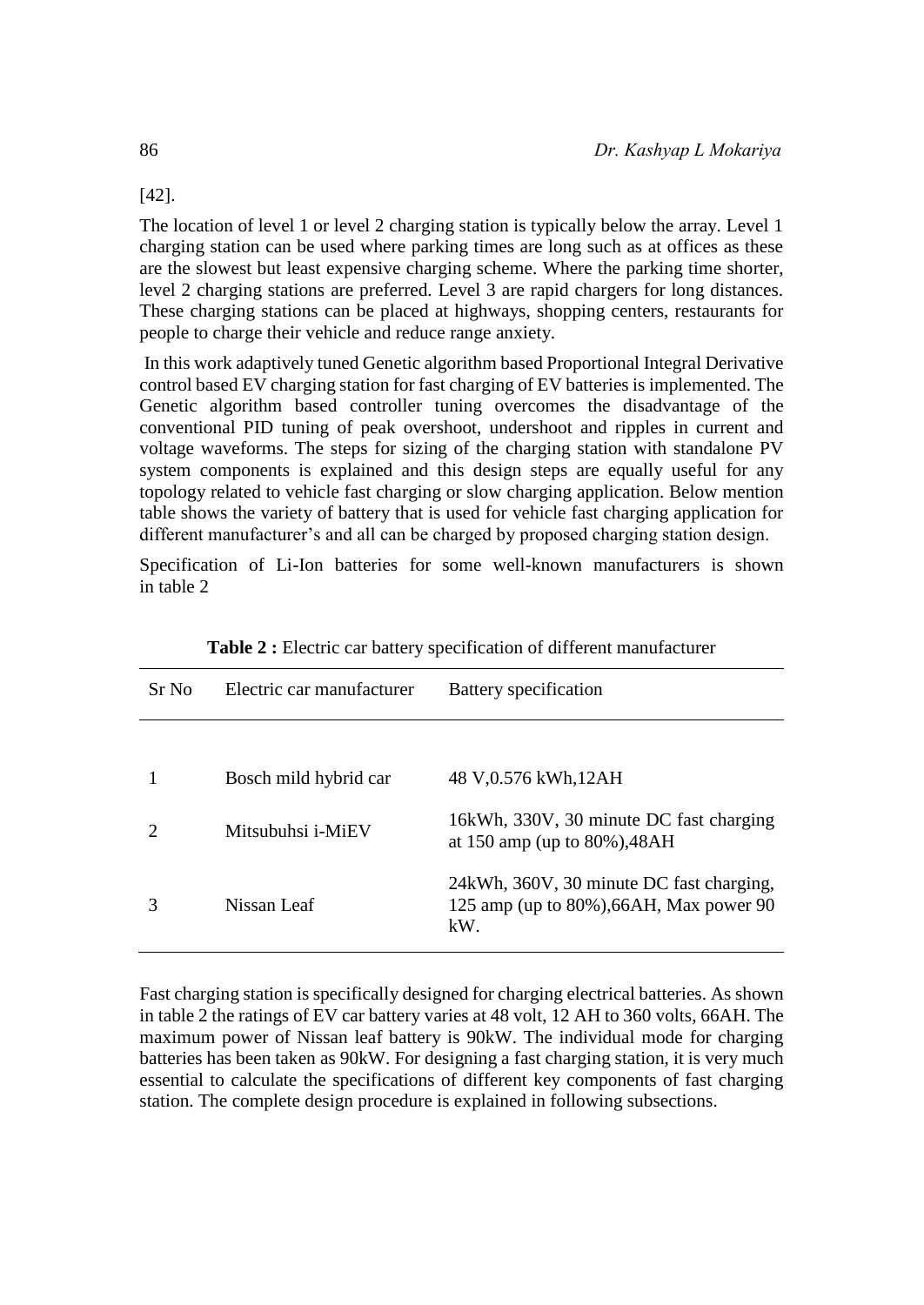Parameters to be considered for evaluating charging station capacities are shown in Table 3

| S.No | <b>Parameter</b> | <b>Explanation</b>                                            | Value |
|------|------------------|---------------------------------------------------------------|-------|
|      | $K_{load}$       | Overload factor for charging station                          | 10%   |
|      | N                | Maximum number of vehicles to be kept<br>at charging station. | 05    |
|      | $\cos \theta$    | Power factor to be maintained                                 | 0.92  |
|      | $P_{\text{max}}$ | Maximum capacity of individual node.                          | 90kW  |

**Table 3:** Parameter selection for evaluating rated converter capacity fast charging station

Reduction in the time required to charge EVs is one of the primary factors that positively influence the adoption of electric vehicles. Equation (1) demonstrates charging station capacity rating Srated in kVA.

$$
S_{\text{rated}} = \frac{K_{\text{load}} \times N \times P_{\text{max}}}{\cos \phi} \tag{1}
$$

Equation one demonstrates charging station AC-DC converter capacity in kVA. Using parameters of table 3 the kVA capacity of converter is 538 kVA.Specification of actual Generator rating is shown in table 4.

| S. No                       | Name of parameter             | <b>Rating</b>       |
|-----------------------------|-------------------------------|---------------------|
| 1                           | No of phases and frequency    | $3$ -phase 50 Hz    |
| $\mathcal{D}_{\mathcal{A}}$ | kW                            | 5000                |
| 3                           | PF                            | 0.92                |
| 5                           | Stator (Grid) supply voltage) | <b>20 KV</b>        |
| 6                           | Stator current                | 16.794 KA           |
| 6                           | Rotor voltage                 | 340 volts           |
|                             | Rotor current                 | 4.04 <sub>K</sub> A |
| 8                           | <b>RPM</b>                    | 3000                |

**Table 4:** Specifications of Generator fast charging station

3-phase AC supply of 20KV has given to primary winding of three phase transformer. At secondary winding of transformer, a voltage source converter based three phase AC-DC converter has been connected through L-C-L filter. The function of transformer is to provide required voltage level for 3-phase AC to DC converter. A specification of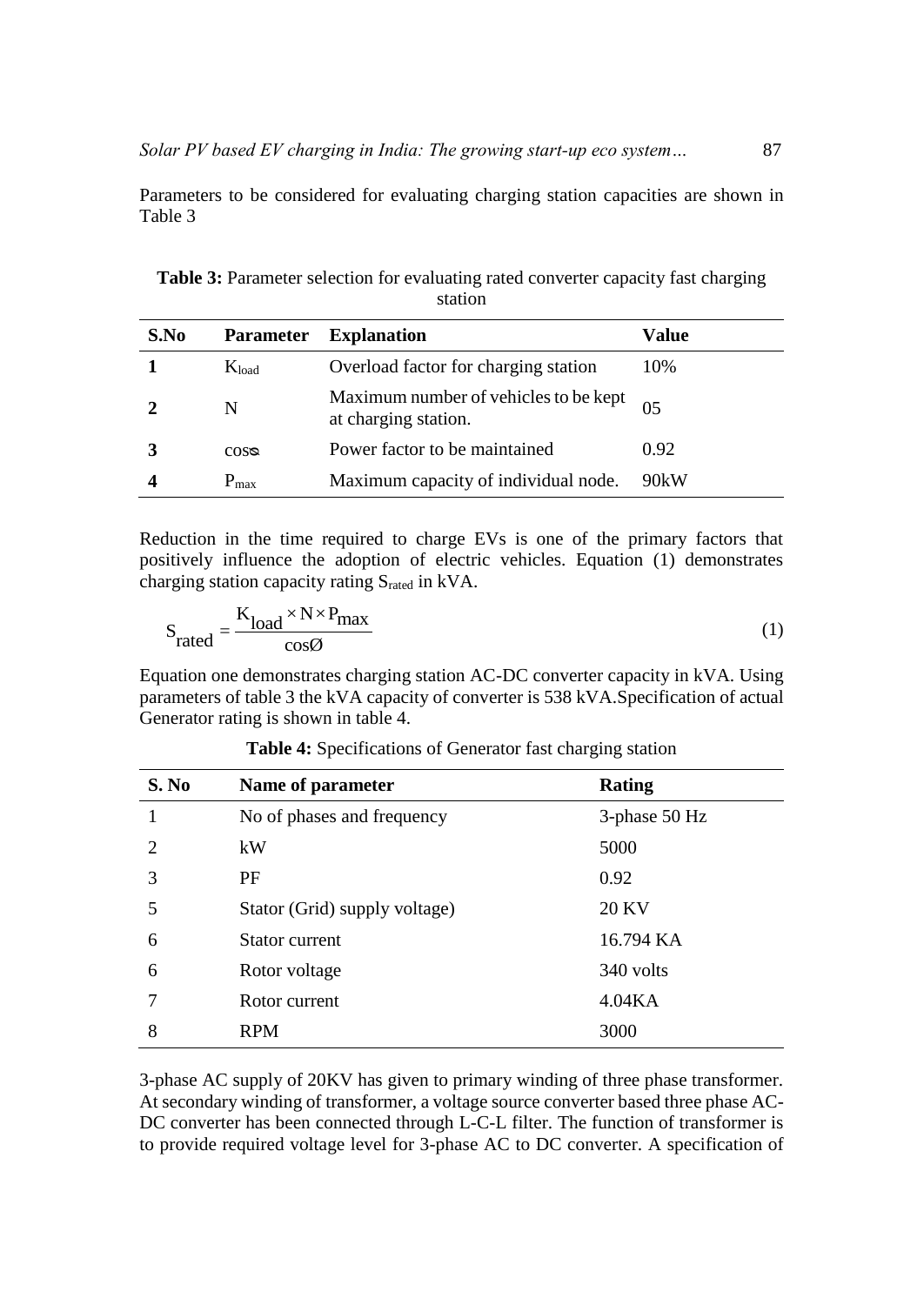transformer is shown in table 5.

| S. No | Name of parameter          | <b>Rating</b>    |
|-------|----------------------------|------------------|
|       | No of phases and frequency | $3$ -phase 50 Hz |
|       | kVA rating & configuration | 750, Star/Delta  |
| 3     | Primary winding voltage    | <b>20 KV</b>     |
| 4     | Secondary winding voltage  | 750 V            |
|       | $X/R$ ratio                | 10               |

**Table 5:** Specification of transformer for fast charging station

As the secondary voltage of transformer is 750 volts. The DC bus voltage for the proposed charging scheme is given in equation 2:

$$
V_{dc} \le \frac{3 \times 1.414 \times V_1}{\Pi} = 1000V
$$
 (2)

$$
kVA = \sqrt{3} \times VL_{(sec)} \times I_{L(sec)}
$$
\n(3)

IL(sec)=Ia=AC RMS current of 6 pulse converter=577.37=580 ampere

 $I_d = DC$  current of AC-DC converter=  $I_{L(sec)} \times 1.225 = 580 \times 1.225 = 710.5$  ampere. Following system parameters shown in table  $\overline{6}$  is used for fast charging system design.

| S. No                       | <b>Parameter</b>                | Value |
|-----------------------------|---------------------------------|-------|
|                             | THD (Total harmonic distortion) | 5%    |
| $\mathcal{D}_{\mathcal{L}}$ | Fsw (switching frequency)       | 5kHz  |
| 3                           | RAF (Ripple attenuation factor) | 0.20  |
| $\overline{4}$              | $\Delta r$ (Current ripple)     | 10%   |
|                             | $\Delta x$ (Voltage ripple).    | 20%   |

**Table 6:** System parameters for AC-DC converters for fast charging station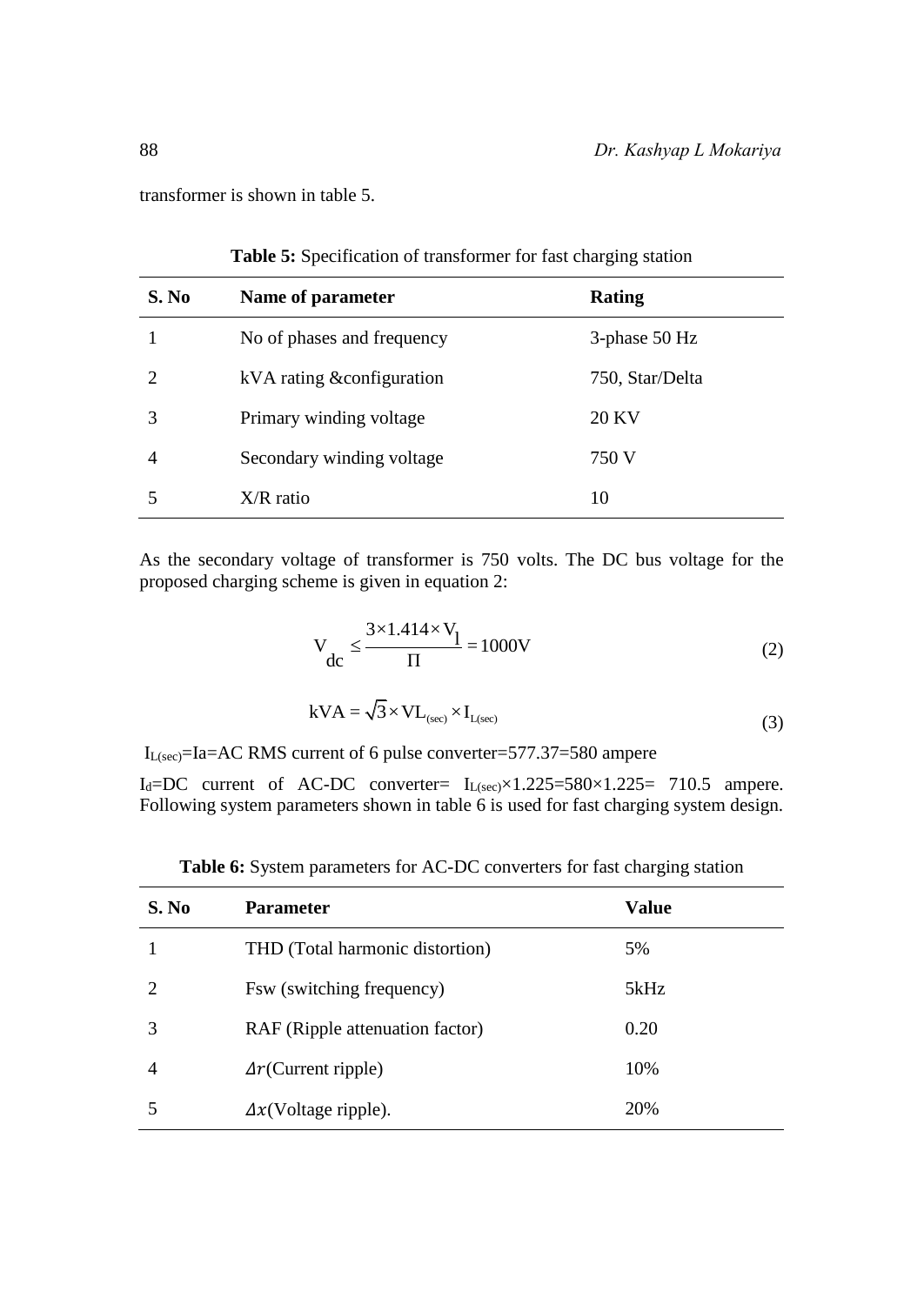

The LCL filter for charging station is shown in figure 1 with the design steps.

**Figure 1:** Three phase converter with passive LCL filter [17–18].

Figure 1 shows a converter with a passive LCL filter. Parameters such as DC voltage, switching frequency, modulation index, current, and total harmonic distortion (THD) affects the selection of the converter side inductance. In contrast, the reactive power, resonance frequency, and ripple attenuation factor (RAF) affects the selection of capacitance and grid side inductance. The converter side inductance L<sub>cf</sub>, filter capacitance  $C_f$ , and grid side inductance  $L_{gf}$  are determined by using equation 4, 5, and 6 respectively. Equation 7 denotes resonance frequency and 8 the value of damping resistor.

$$
L_{cf} = \frac{V_{grid}^{2}}{S_{rated} \times THD \times 2\pi f_{sw}} \times \sqrt{\frac{\pi^{2}}{18} (\frac{3}{2} - (\frac{4 \times 1.732 \times ma}{\pi}) + \frac{9}{8} \times ma^{2}}
$$
(4)

$$
C_f = \frac{0.05 \times S_{\text{rated}}}{2 \times \pi \times f_{\text{grid}} \times V_{\text{grid}}} \tag{5}
$$

$$
L_{gf} = \frac{RAF + 1}{RAF \times C_f \times 2\pi \times f_{sw}^2}
$$
 (6)

$$
w_{res} = \sqrt{\frac{L_{inv} + L_{grid}}{L_{grid} \times L_{inv} \times C_f}}
$$
(7)

For L<sub>cf</sub> is 0.57 mH and L<sub>gf</sub> is 0.25 mH and C<sub>f</sub>=  $152\mu$ f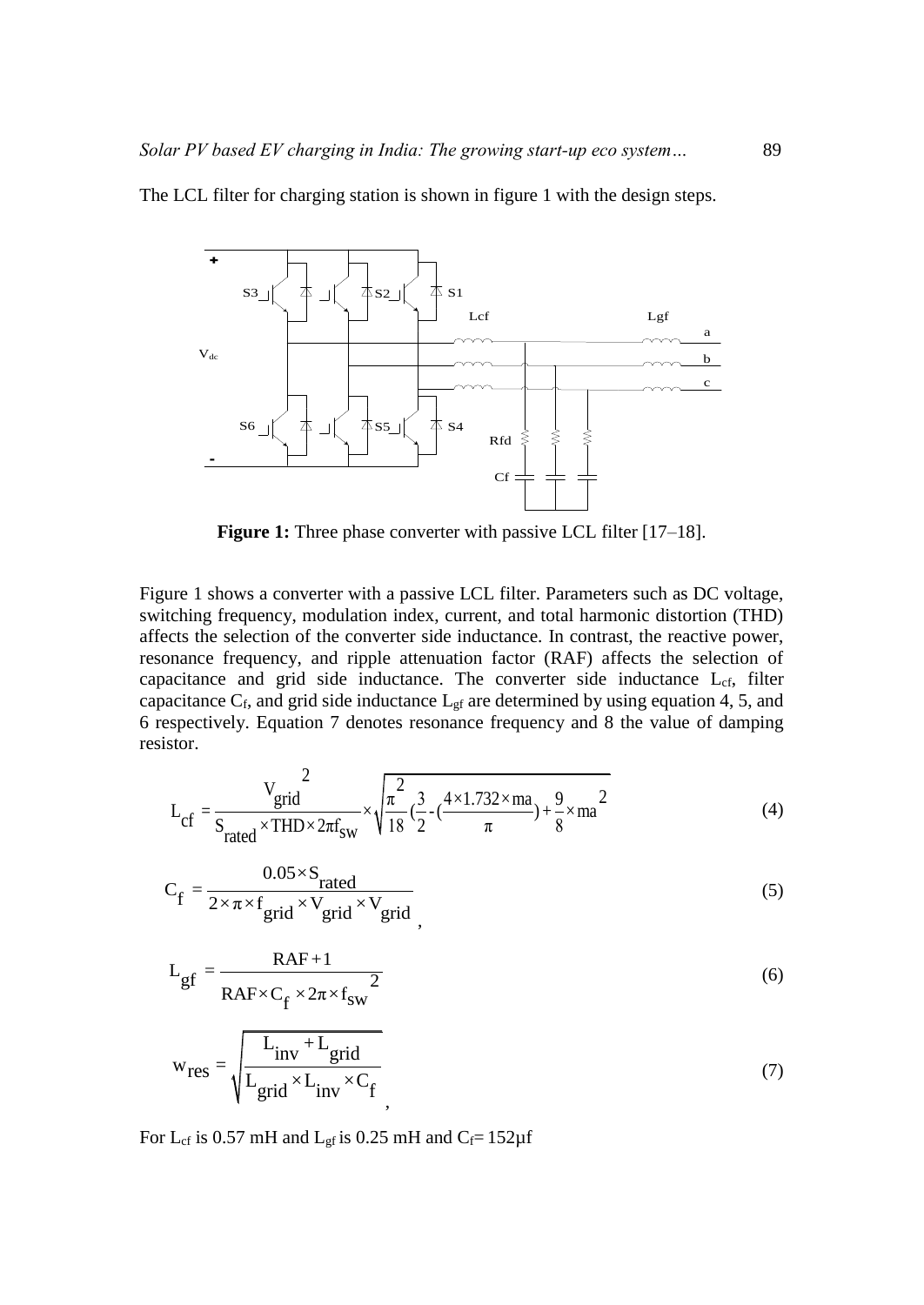A damping resistor  $R_d$  is given by

$$
R_{d} = \frac{1}{3 \times C_{f} \times W_{res}}
$$
 (8)

The designed parameters obtained are summarized in Table 7.

| S.No           | <b>Value</b><br><b>Parameter</b> |                |
|----------------|----------------------------------|----------------|
| 1              | Srated                           | <b>538 KVA</b> |
| $\overline{2}$ | $V_{dc}$                         | 1000 V         |
| 3              | $L_{cf}$                         | 0.57mH         |
| $\overline{4}$ | $L_{\rm gf}$                     | 0.25mH         |
| 5              | $C_f$                            | $152 \mu f$    |
| 6              | $W_{res}$                        | 2929Hz         |
| 7              | $R_d$                            | $1 \Omega$     |

**Table 7:** Calculated designed parameters of AC-DC converter for fast charging station

The half bridge DC-DC converter is connected to the proposed GA-PID tuned AC-DC converter. It is shown in figure 2.



**Figure 2:** Half-bridge DC-DC converter

Figure 2 shows simple configuration of half bridge DC-DC converter. Inductance depends on DC bus voltage, Duty cycle, switching frequency and Ripple current. In the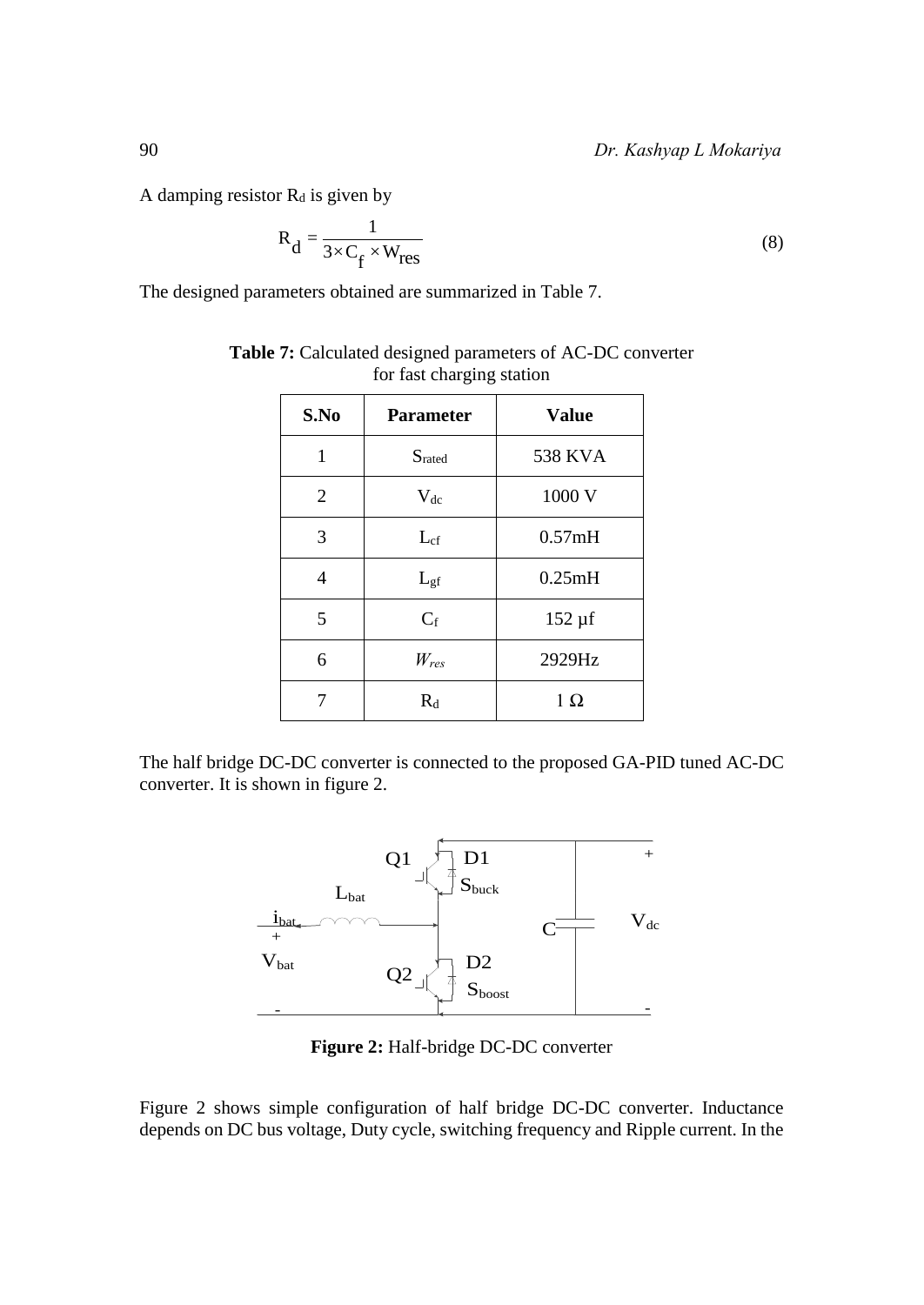buck (charging) mode, the DC Bus voltage acts as the input voltage  $(V_{in})$  and the battery voltage is the output voltage  $(V_{out})$  of the converter. T1 switch operates in a complementary way with Diode  $D_2$ . The duty cycle of  $T_1$  is represented by  $DT_1$  with a fixed switching frequency,  $f_{sw.}$ 

During the conduction period of buck switch, the voltage loop according to KVL is

$$
V_{in} - V_{out} - L_{bat} \frac{di_{batt}}{dt_{on}} = 0
$$
\n(9)

$$
V_{in} - V_{out} - L_{batt} \frac{dibatt}{D_{T1}} f_{sw} = 0
$$
 (10)

Rearranging

arranging  
\n
$$
(V_{in} - V_{out})D_{T1} = L_{batt} \times \Delta i_{batt} \times f_{sw} = 0
$$
 (11)

During the conduction period of Diode  $D_2$ (When T1 is off), the KVL loop is

$$
V_{\text{out}} - L_{\text{batt}} \frac{di_{\text{batt}}}{dt_{\text{off}}} = 0
$$
\n(12)

$$
V_{\text{out}} - L_{\text{batt}} \frac{\Delta i_{\text{batt}}}{(1 - D_{\text{T1}})} f_{\text{sw}} = 0
$$
\n(13)

$$
V_{out}(1 - D_{T1}) = L_{bat} \times \Delta i_{bat} \times f_{sw}
$$
 (14)

Equating terms  $L_{\text{batt}} \times \Delta i_{\text{batt}} \times f_{\text{sw}}$  in 4.13 and 4.14

$$
(V_{in} - V_{out})D_{T1} = V_{out}(1 - D_{T1})
$$
\n(15)

Therefore, the output voltage is related to the input voltage by,

$$
V_{\text{out}} = V_{\text{in}} \times D_{\text{T1}} \tag{16}
$$

$$
D_{\text{T1min}} = \frac{48}{1000} = 0.048
$$

With the duty cycle range, the inductor value required to maintain a mean charging current of 100A with a current ripple of no more than 1% (2A peak to peak) is determined using a rearrangement of 14

$$
L_{\text{batt}} = \frac{(V_{\text{out}})(1 - D_{\text{T1}})}{\Delta i_{\text{batt}} \times f_{\text{sw}}}
$$
  

$$
L_{\text{batt}} = \frac{48(1 - 0.048)}{2 \times 5000} = 4.5 \text{mh}
$$
 (17)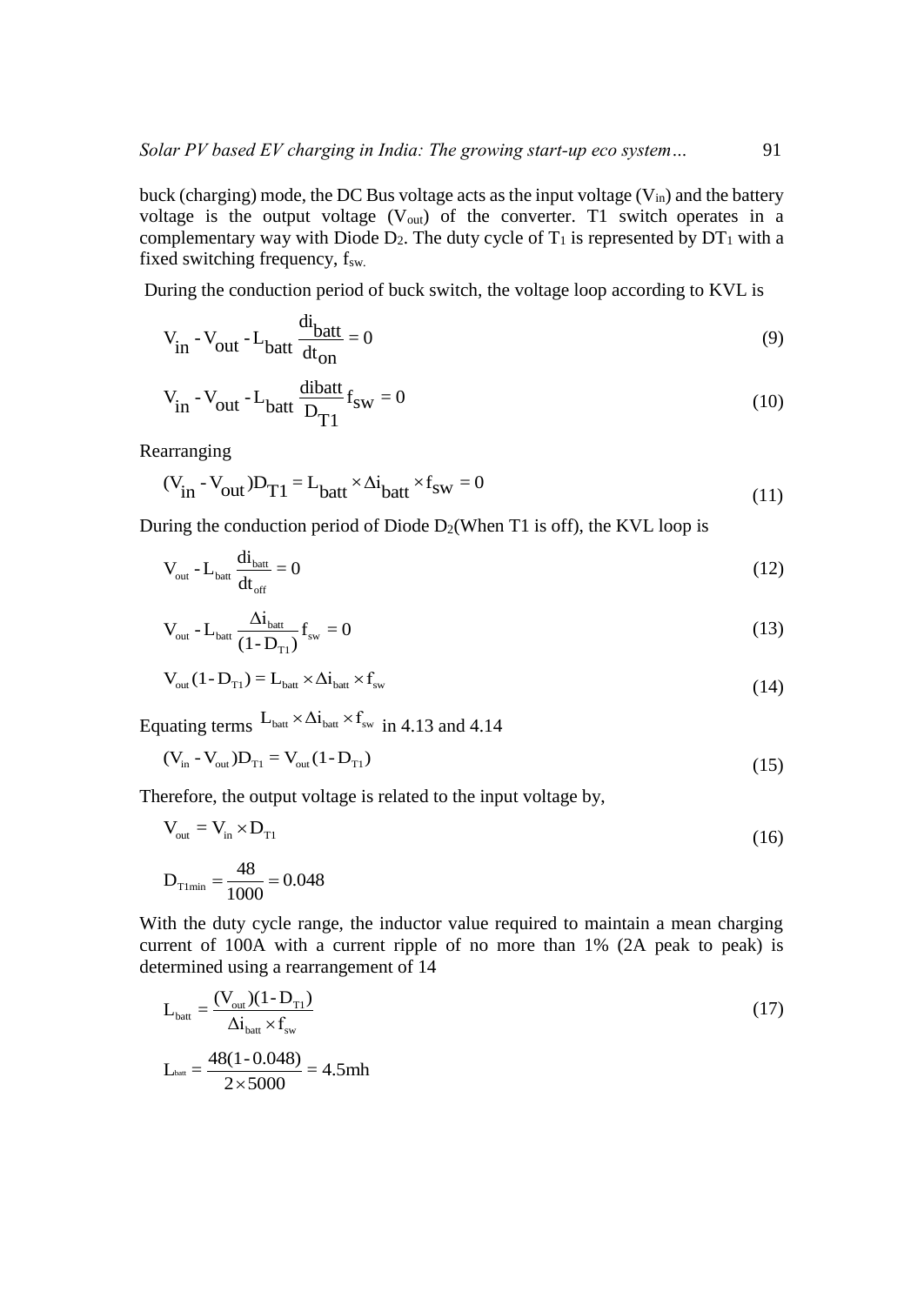It can be reverified by the equation shown below

$$
L_{\text{batt}} = \frac{V_{dc} \times D}{f \times \Delta I} \tag{18}
$$

 $\Delta I(Ripple current) = 2\%$ 

 $L=4.8mh$ So, L=5mh  $f=5kHz$ 

The DC bus capacitance calculated as per the equation shown below.

$$
C_{dc} = \frac{S_{\text{rated}}}{V_{dc} \times V_{dc}} \times \frac{T \times \Delta r \times \cos\theta}{\Delta x}
$$
  
=49mf

The DC bus voltage of 1000 volt is designed as per the Bharat standards. Currently, due to technology advancement in power electronics the single IGBT is also available with the rating of 1700 volt and 600 ampere and the modular IGBT are available at a rating of 6500 volt and 1700 amp and sometimes even with higher rating. So, practical implementation with communication protocol, BMS (Battery management system) with EVSE (Electrical vehicle supply equipment) is possible.

Control scheme of EV fast charging station is explained below.

The control scheme of fast charging station is divided into two parts.

- 1. Control scheme for 6-pulse AC-DC converter
- 2. Control scheme for DC-DC converter

The control scheme for both has been explained as below.

The control scheme for AC-DC converter consists of 6-pulse voltage source converter providing the DC bus voltage up to 1000 volt. The control scheme of DC-DC converter consists of constant voltage charging for charging vehicle batteries at terminals of half bridge DC-DC converter. The control scheme of DC-DC converter has been implemented first by PI control strategy and then by GA-PI controller. This was done to eliminate the drawbacks of peak overshoot and undershoot ripples and improvement in steady state error of battery voltage and current waveform.

The Control scheme for AC-DC Converter *is* explained below

Figure shows the control scheme of charging station. A dq-frame based cascade control is utilized. It has voltage loop as outer and current loop as inner loop. PLL will do Synchronization with the grid voltage. The DC bus voltage is controlled by d-axis outer loop, and the inner loop controls the active AC current. As shown in figure 3 the DC voltage  $V_{dc}$  is monitored and compared with a reference value  $V_{d\text{cref}}$  to generate an error signal in terms of reference current signal idref. Similarly, the reference RMS voltage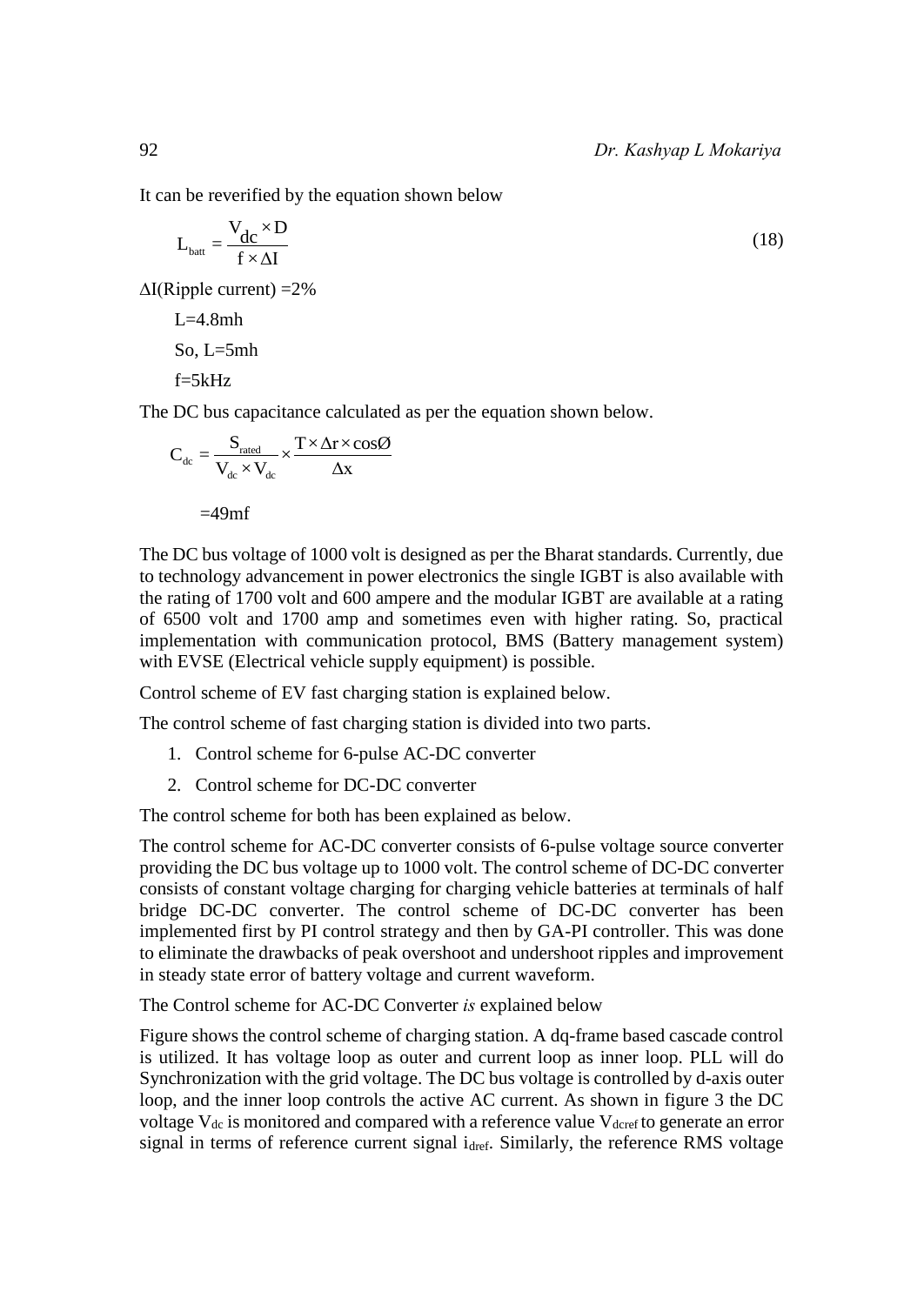signal is compared with actual value of voltage signal  $V_{\rm rms}$  to generate an error signal in terms of reference current signal iqref. Additionally, dq decoupling-terms ωLinv and feed-forward voltage signals are added to improve the performance during transients.



**Figure 3:** Control scheme of the charging station

The Control scheme for DC-DC Converter *is* explained below

Battery charging at half bridge DC-DC converter terminals is done by constant voltage charging method. While charging the batteries, the nominal battery voltage is compared with the set reference voltage. Simulation is performed initially while proportional integral action performed and operating buck switch of half bridge DC-DC converter to charge the vehicle batteries. The same set of battery charging readings has been taken by Genetic algorithm tuned controller (updated GA-PI controller) in which the KP, KI parameters are updated automatically to reduce the overshoot, undershoot, steady state error and ripples in battery voltage and current. The strategy for constant voltage charging using PI control technique is shown in Figures 4 and GA-PI tuned controller for constant voltage battery charging is shown in figure 5.



**Figure 4:** Constant voltage charging using PI control technique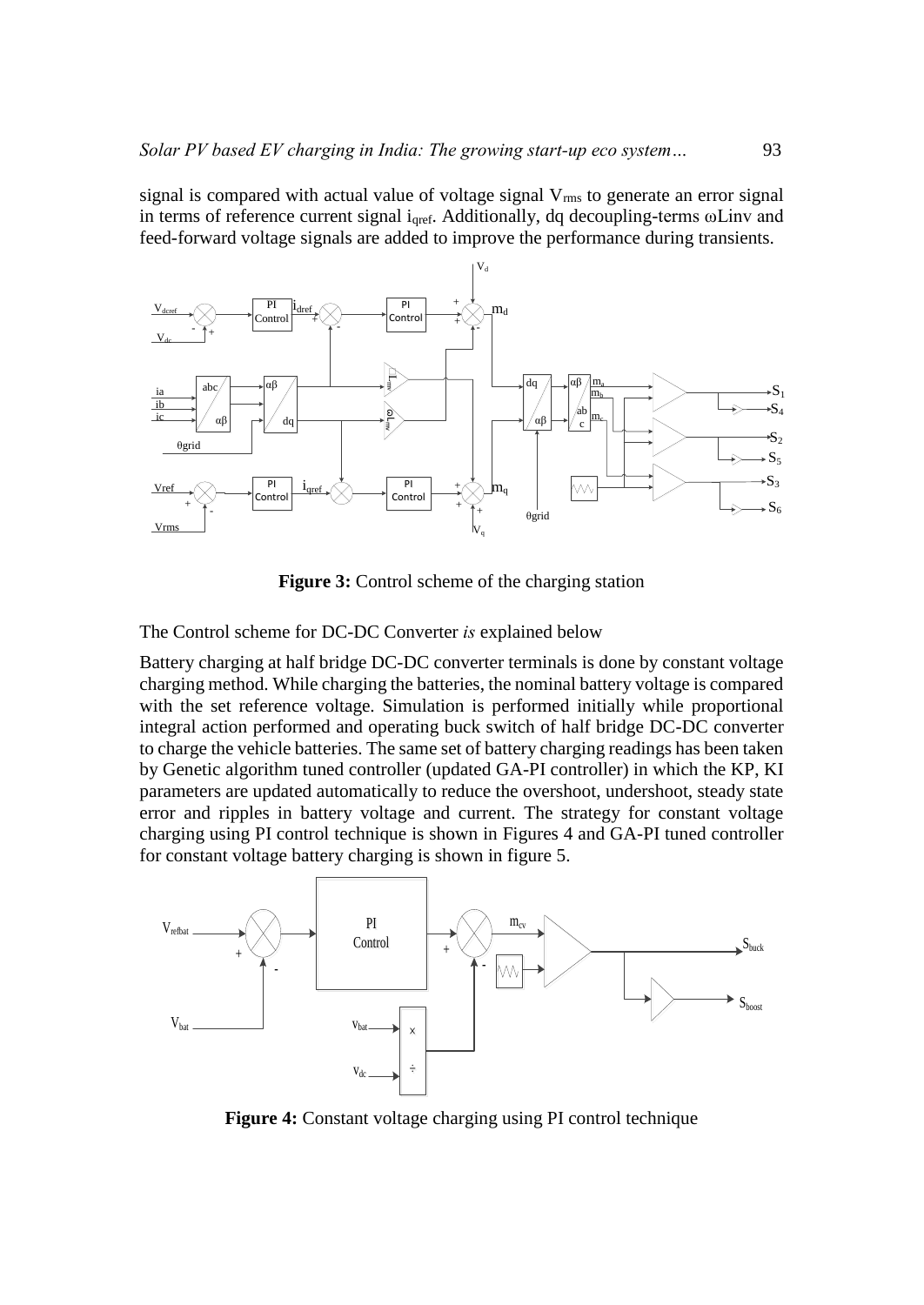

**Figure 5:** Constant voltage charging using Genetic control technique

The Genetic algorithm will update the parameters online for DC-DC converter, while batteries being charged on constant voltage mode so that overshoot/undershoot in the battery voltage and current waveform is reduced and also to minimize steady state error. The Genetic algorithm developed for battery charging application is explained in flow chart as shown below.

The main objective of using Genetic Algorithm is to maximize the value of KP and KI so that the overshoot and undershoot of battery voltage and current waveform are reduced and steady state error also minimized. The steps for performing Genetic algorithm are explained below.



**Figure 6:** Flow chart implementation of GA-PI controller tuning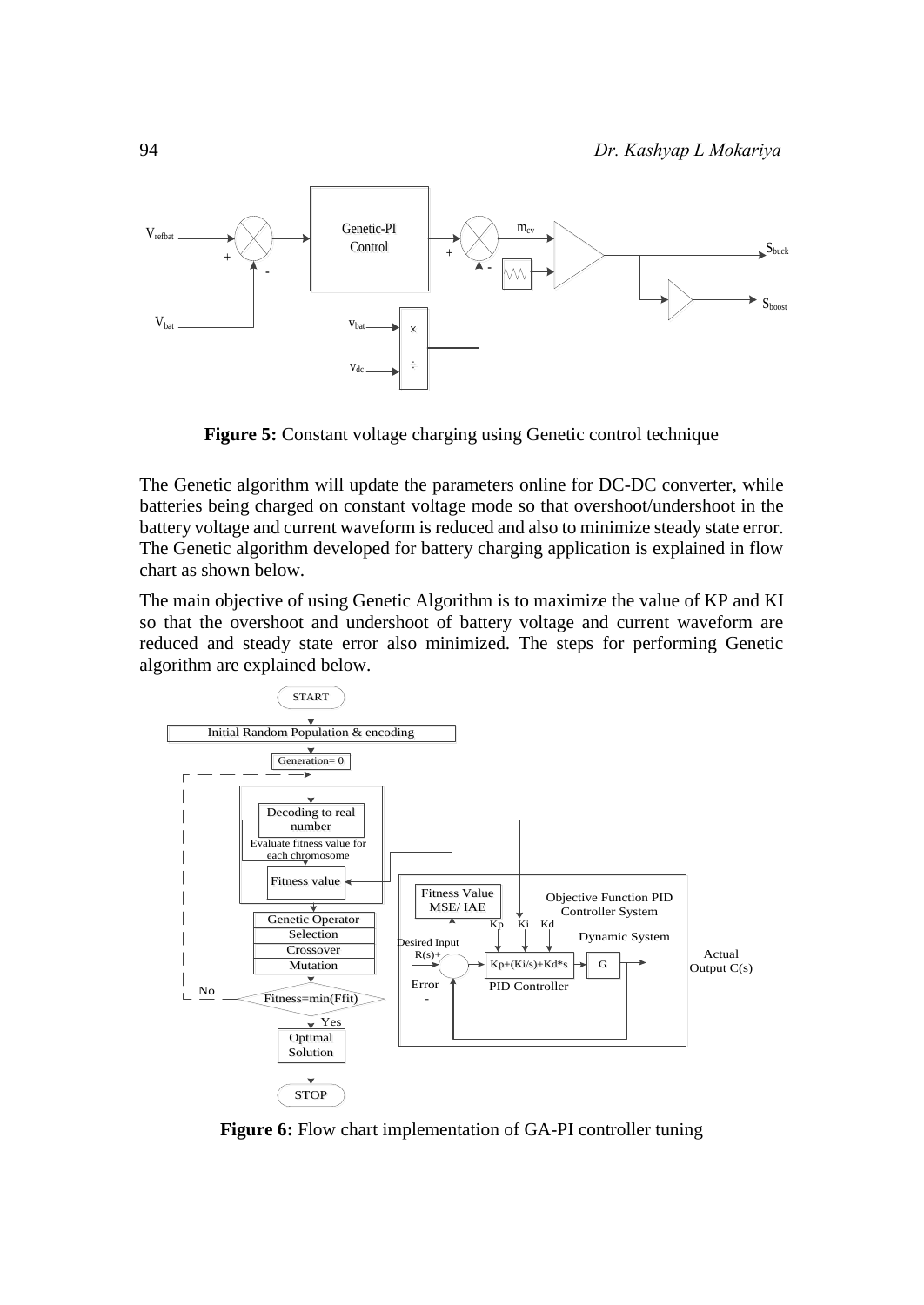A GA (Genetic algorithm) is an iterative optimization procedure that can be used to solve nonlinear complex equations and optimize complex problems. A GA handles a population of potential solutions known as individual or chromosomes that evolve iteratively by using the probabilistic transition rules instead of the deterministic rules. Each iteration of the algorithm is termed as generation. The problem solution is retrieved through a fitness function and genetic operators such as reproduction, crossover, and mutation. Figure 6, displays that the first step for implementing the GA-PI controller tuning process is the random population initialization. Population (mating pool) is represented by a binary string known as a chromosome. Performance of individual is measured and assessed by the objective function that assigns a number known as fitness to every individual. The survival of the fittest strategy is applied while assessing the fitness of each chromosome. In this case, the error value is used to assess the fitness of each chromosome. If a termination criterion is not satisfied, then three operators, reproduction, crossover, and mutation, are applied to update the population of the strings until the error is minimized.

| S.No.                       | Variable                                             | <b>Value</b> | <b>Remarks</b>                                                                                           |
|-----------------------------|------------------------------------------------------|--------------|----------------------------------------------------------------------------------------------------------|
|                             | Pop size                                             | 10           | Generally up to 100                                                                                      |
| $\mathcal{D}_{\mathcal{L}}$ | Maxgen                                               | 10           | Equal to the pop size                                                                                    |
| 3                           | Length                                               | 09           | Length of the genotype                                                                                   |
| 4                           | P <sub>cross</sub> (Probability of the<br>crossover) | 0.6          | This implies that 60% offspring is<br>formed from the crossover.                                         |
|                             | Pm (Probability of Mutation)                         | 0.01         | is<br><b>If</b><br>mutation<br>$1\%$<br>there<br>probability, then 1 out of 100 bits<br>will be flipped. |

**Table 8:** Parameters used in GA'S

Table 8 displays the parameters used with their values for the vehicle battery charger simulation when GA is used.

The block diagram of a control system structure with GA-PI controller is shown in Figure 7, in which the parameters of the conventional PI controller are optimized using a GA. In this algorithm online updation of PI control parameters is done using genetic algorithm such that KP and KI constants are updated and auto tuned.



**Figure 7:** Block diagram of the GA-PI controller.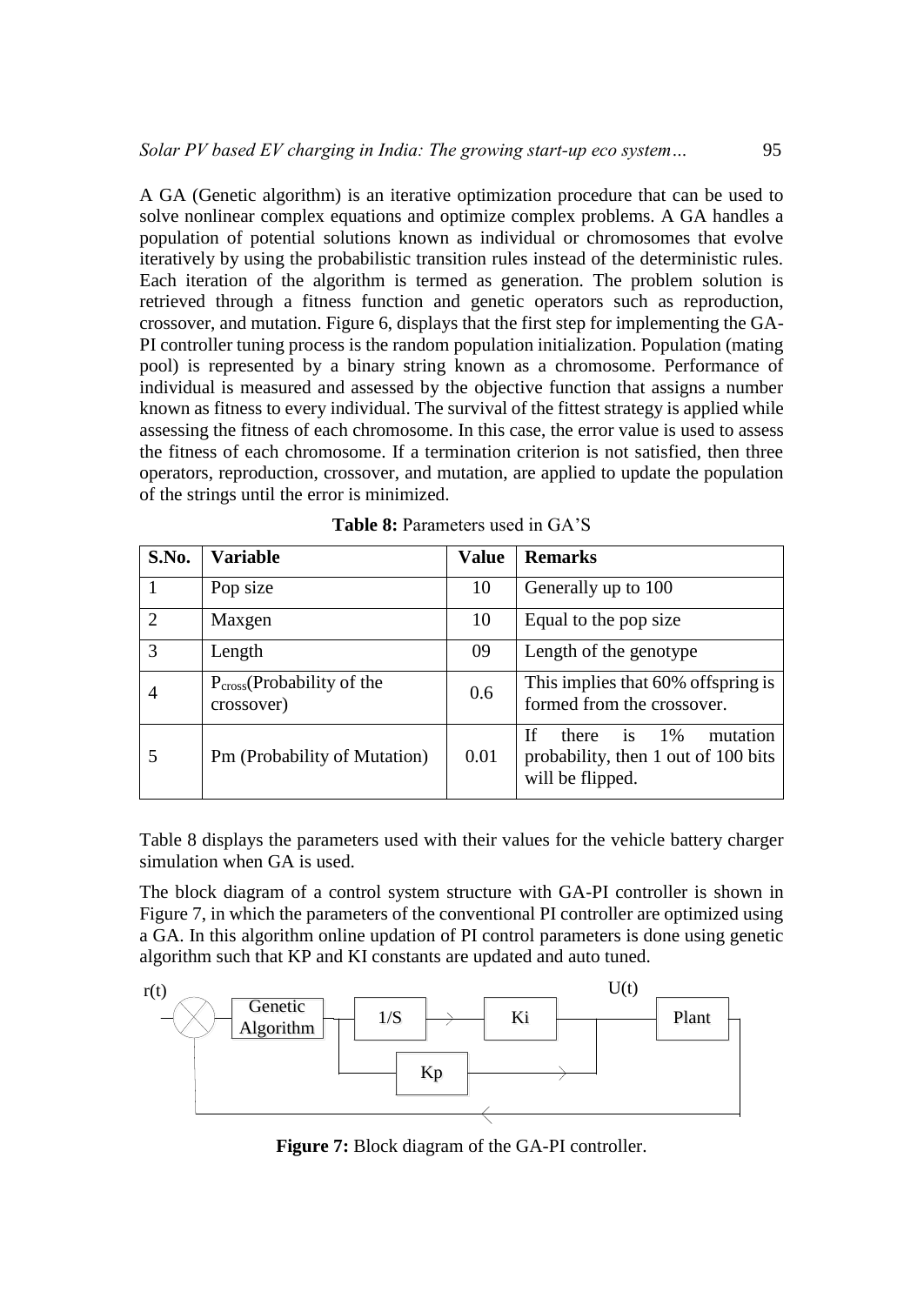In this sub section simulation results were discussed in detail for two methodologies:

Constant voltage charging of batteries

- 1. PI control algorithm
- 2. GA-PI control algorithm

The parameters like battery voltage, battery current, DC bus voltage, source current harmonics etc were compared for both the controller tuning techniques mentioned above. Also, the obtained results were compared in terms of peak overshoot, undershoot, ripple and steady state error.

The vehicle battery is charged at the DC bus voltage with the constant voltage charging scheme. The results obtained while charging a 12 Ah battery at nominal 48 V to a max set reference voltage of 55 V is shown in figure 8. Overshoot and undershoot problems (3.63% of the rated value) were observed when the set voltage has reached. Figure 8 shows battery current waveform for charging an EV battery on constant voltage mode using PI control technique. Undershoot and overshoot issues had obtained in battery current waveform. Ripples were also high in waveform

Figure 9 shows the battery voltage of GA-PI based controller tuning applied for charging the battery. The battery has been charged up to 55 volt. The waveform in the figure reveals that the issue of overshoot and undershoot is absolutely eliminated and the steady state error of waveform is improved when the desired voltage has obtained. Overshoot and undershoot problems (3.63% of the rated value) were observed when the set voltage is reached. Figure 9 shows battery current waveform while charging a battery at 48 nominal volt with GA-PI controller tuning. Comparing the results of figure 8 to 9, problems associated like undershoot, overshoot and ripple in battery current waveform have been reduced by Genetic Algorithm based charging battery with auto tuning and updating parameters of PI controller.



**Figure 8:** Voltage waveform of charging of 48 volt EV battery using PI controller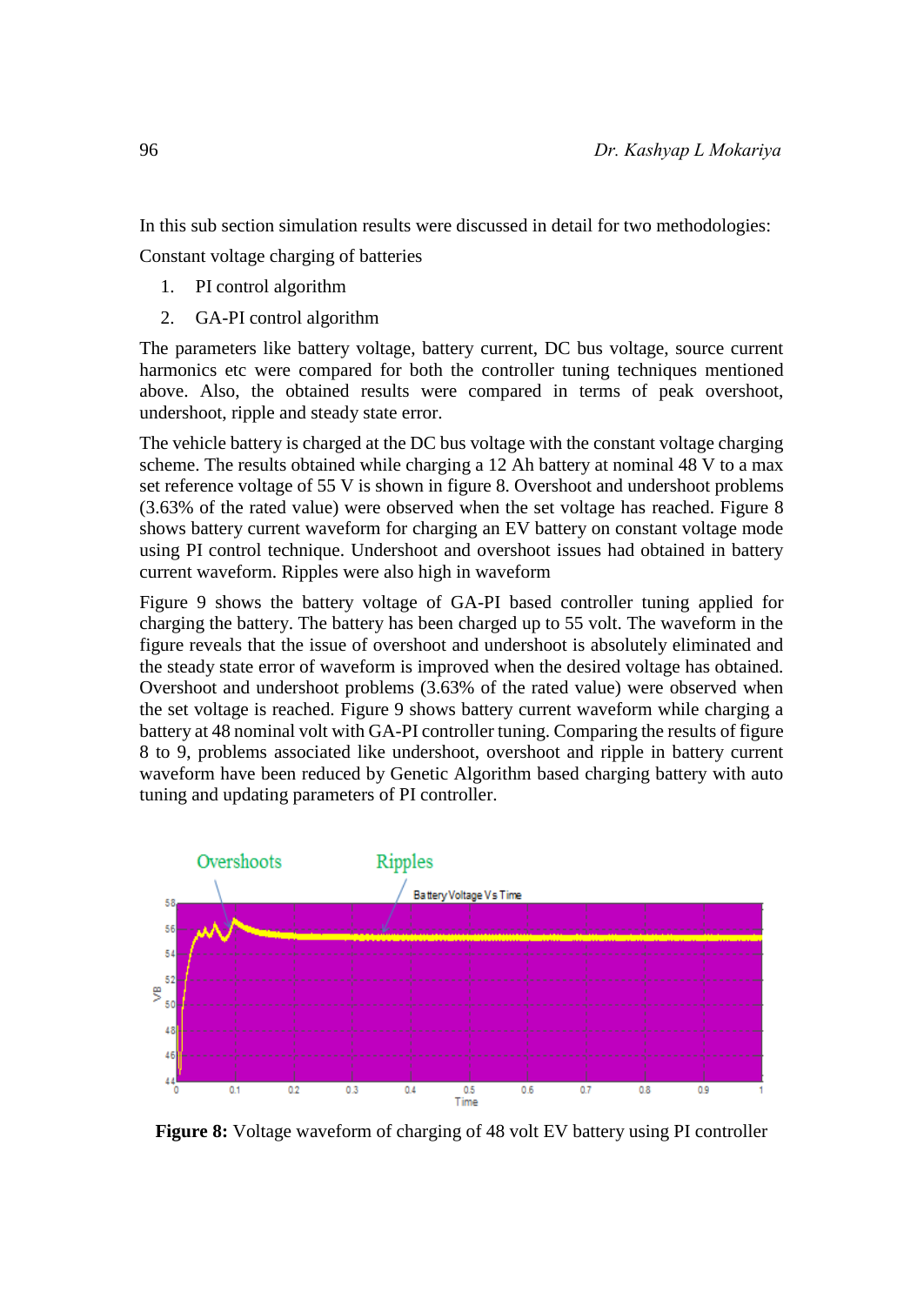

**Figure 9 :** Voltage waveform of charging of 48 volt EV battery using GA-PI controller.

Table 9 lists the optimized parameters obtained when the simulation is carried out with Genetic algorithm using Matlab Simulink for 48 volt battery.

| Sr.<br>No. | Kр     | Ki     | <b>Rating</b> | <b>Reference</b><br><b>Voltage</b> | <b>Remarks</b> |
|------------|--------|--------|---------------|------------------------------------|----------------|
|            | 0.2694 | 0.1270 | 48 V 12 Ah    | 55 V                               | Charging       |

**Table 9:** Optimized tuning parameters obtained using GA-PI controller



**Figure 10:** Current harmonics spectrum of 48 volt EV battery using PI controller

Figure 10 shows source current harmonics of 48 volt EV battery while charging with PI controller tuning. For batteries with PI tuned algorithm, the value of current harmonics is slightly higher as compared to GA-PI tuning technique. Figure 11 shows source current harmonics with GA-PI controller tuning technique. In both cases results obtained are within IEEE 5192 standards. In both the cases LCL filter works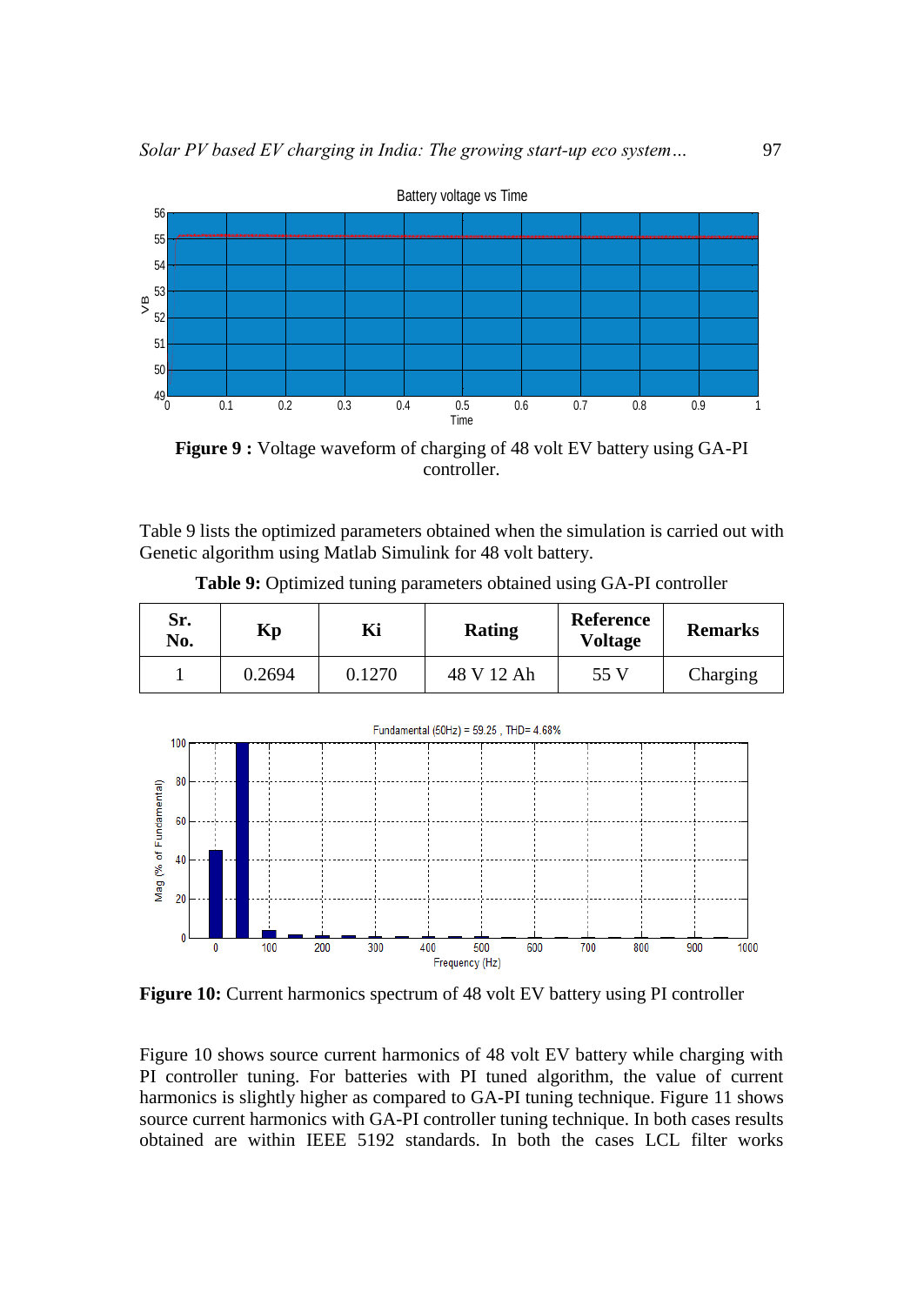satisfactorily but with Genetic algorithm updated tuning technique the harmonics value is low.



**Figure 11:** Current harmonics spectrum of 48 volt EV battery using GA-PI controller



**Figure 12:** Variation of the DC bus voltage with respect to time.

Figure 12 displays variation of DC bus voltage with respect to time while charging 48 volt EV batteries. It is as per designed limit of DC bus voltage of 1000 volt. Similarly while charging other batteries with PI control technique and GA-PI control technique the DC bus voltage was found below 1000 volt as per the designed specification value.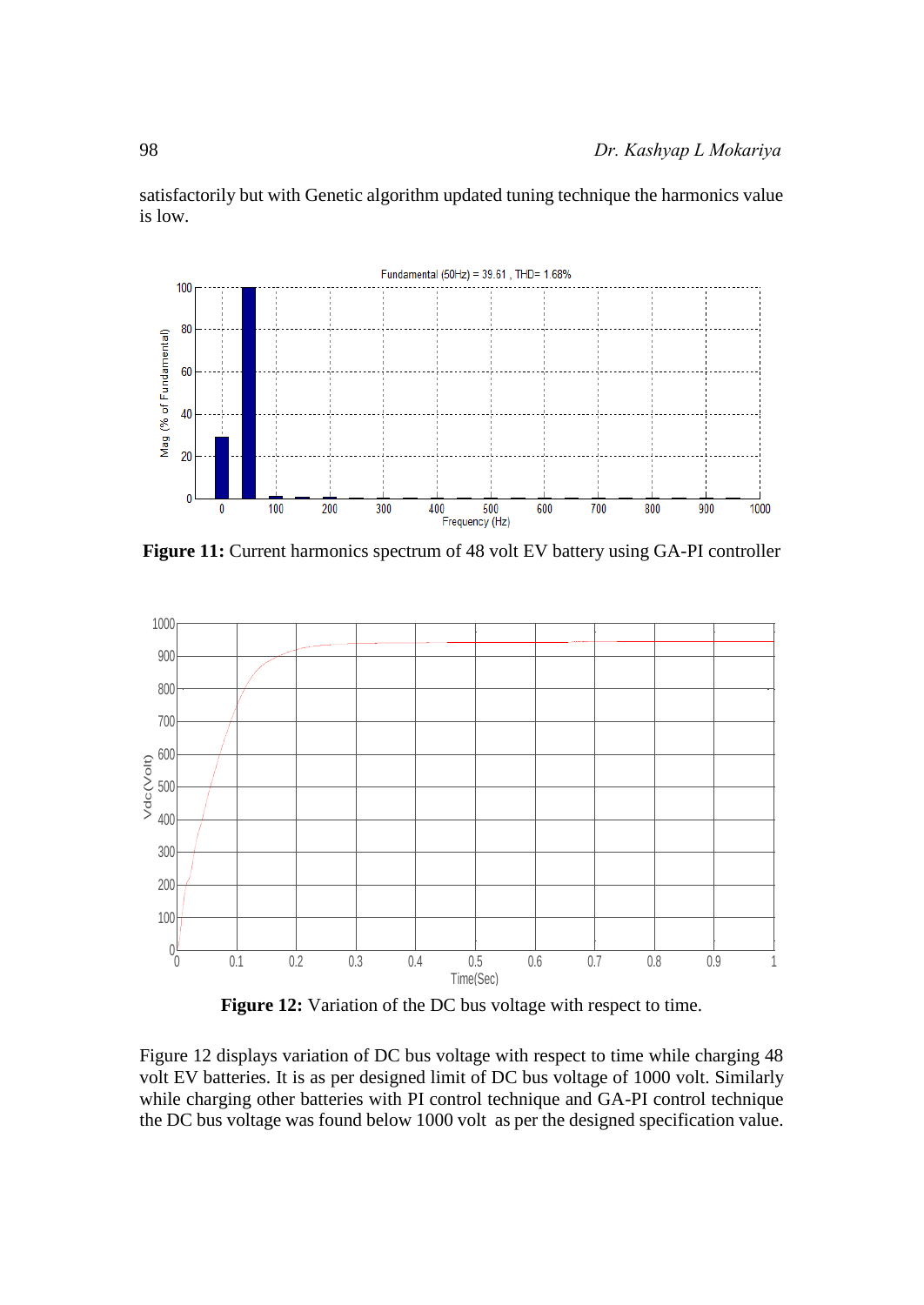The block diagram of Implementation of fast charging station with standalone solar PV system is shown in figure 13 below.



**Figure 13:** Standalone PV system design

The detail design steps for standalone solar PV system are explained below.

Manufactures mentioned the PV parameters under the standard test conditions i.e., temperature of  $25^{\circ}$ C and radiation of 1000 W/m<sup>2</sup>. The design procedure for standalone solar based domestic load application, Standalone EV charging, Combination of Domestic load and EV charging is asked in subsequent steps. For optimum desired output from solar panels, we need to point them in the direction that captures maximum sunlight south if we are in northern hemisphere or north if we are in southern hemisphere. There is a simple thumb rule for calculation of tilt angle for fixed mount solar panels. Subtract  $15^{\circ}$  from the latitude of your location during summer and add  $15^{\circ}$ to your latitude during winter. The other method to find the value of optimum tilt angle for solar panels during winter is calculated by multiplication of the latitude by 0.9 and then adding  $29^{\circ}$ . For an example if latitude of place is  $34^{\circ}$ , then the tilt angle will be  $[(34*0.9) +29] = 59.6^{\circ}$ . This method is more accurate as an angle is  $10^{\circ}$  steeper than in the general method. For summer the tilt angle is calculated by multiplying the latitude by 0.9 and subtracting  $23.5^{\circ}$ . In the above case example this angle would be  $[(34*0.9)-$ 23.5] =7.1<sup>0</sup>. For optimum tilt angle during spring and fall,  $2.5<sup>0</sup>$  is subtracted from latitude.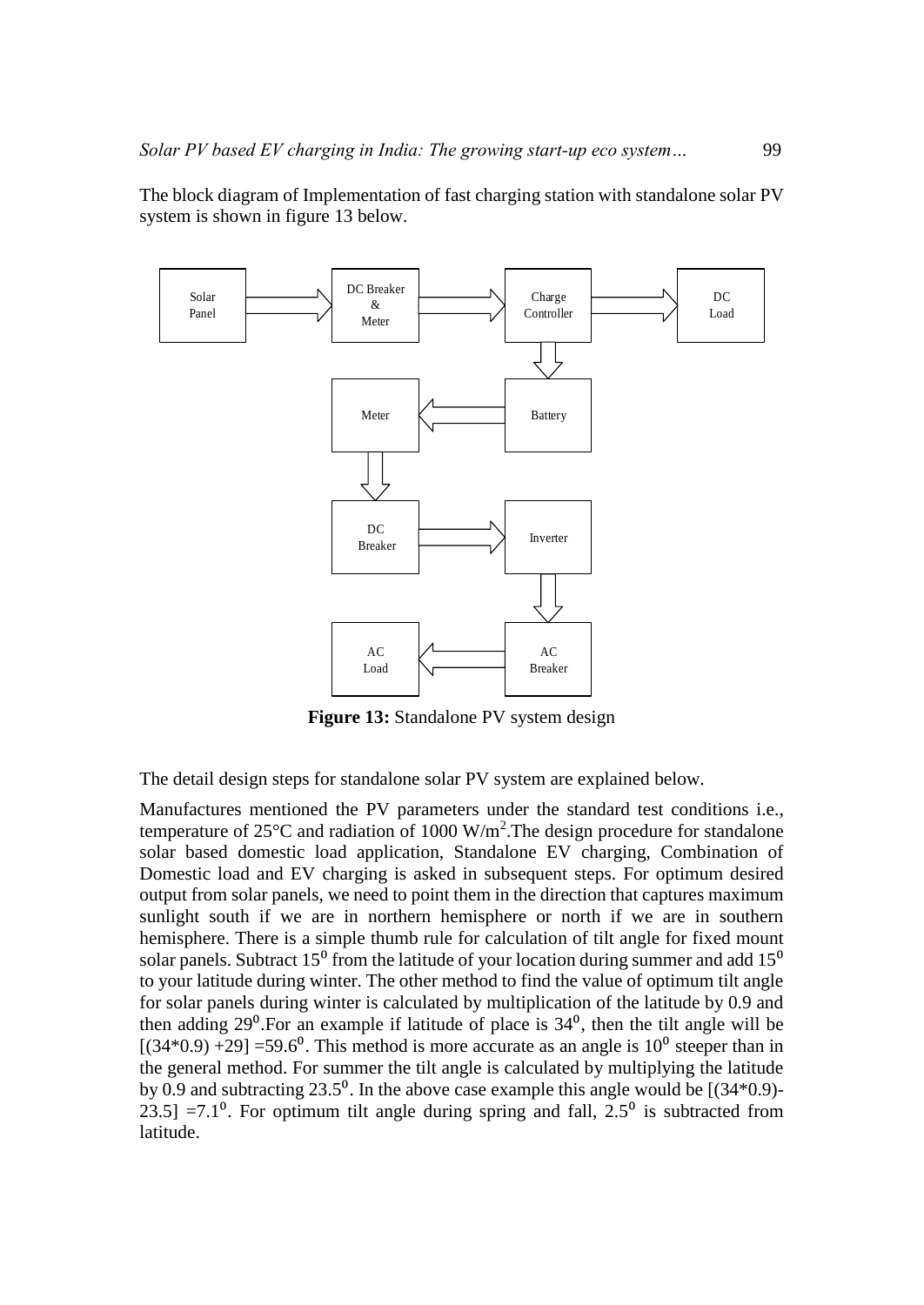The sizing and design steps of solar PV based EV charging are explained in following subsection

## *Sizing of PV Array*

Total W<sub>Peak</sub> of PV panel capacity = Total watt hour of the load under consideration /  $3.2$  (P<sub>FG</sub>)

Note: The value of P<sub>FG</sub> (Panel Generation Factor) is varying (due to climate and temperature changes) in different regions e.g,  $P_{FG}$  in USA = 3.22, EU = 293, Thailand  $= 3.43$  etc.

PGF=(Average solar Irradiance of location\*Sunshine Hour)/Standard test condition Irradiance

The above formula can be modified with below mention considerations

The additional losses should be considered to find the exact panel generation factor (PGF). These losses (in %) occur due to:

- I. Sunlight not striking the solar panel straight on (5%)
- II. Not receiving energy at the maximum power point (excluded in case of MPPT charge controller). (10%)
- III. Dirt on solar panels (5%)
- IV. PV panels aging and below specification (10%)
- V. Temperature above 25°C (15%)

The next step is to calculate the energy demand

Total energy demand Watt-hour =  $\sum$  (Power rating in Watt × Duration of operation in hours).

The designed of the system must be considering for the worst-case scenario i.e. The day for when the energy demand is highest. A designed system for the highest demand will ensure that the system is reliable. If the system meets the peak demand, it will meet the lowest demand. But this will increase the overall cost of the system. On the other hand, the system will be fully utilized only during the peak load demand. So, we have to choose between cost and reliability of the system.

### *Inverter and controller sizing*

The size of the inverter should be 25% bigger than the total load due losses in the inverter.

In other words, it should be rated 125% than the total load required in watts

The charge controller voltage shall be matched with the system voltage. The standard configurations are 12, 24, and 48 volts. If you are wiring your batteries for 12 volts you need a charge controller that is rated at 12 volts.

Some controllers are voltage specific, meaning that the voltage cannot be changed or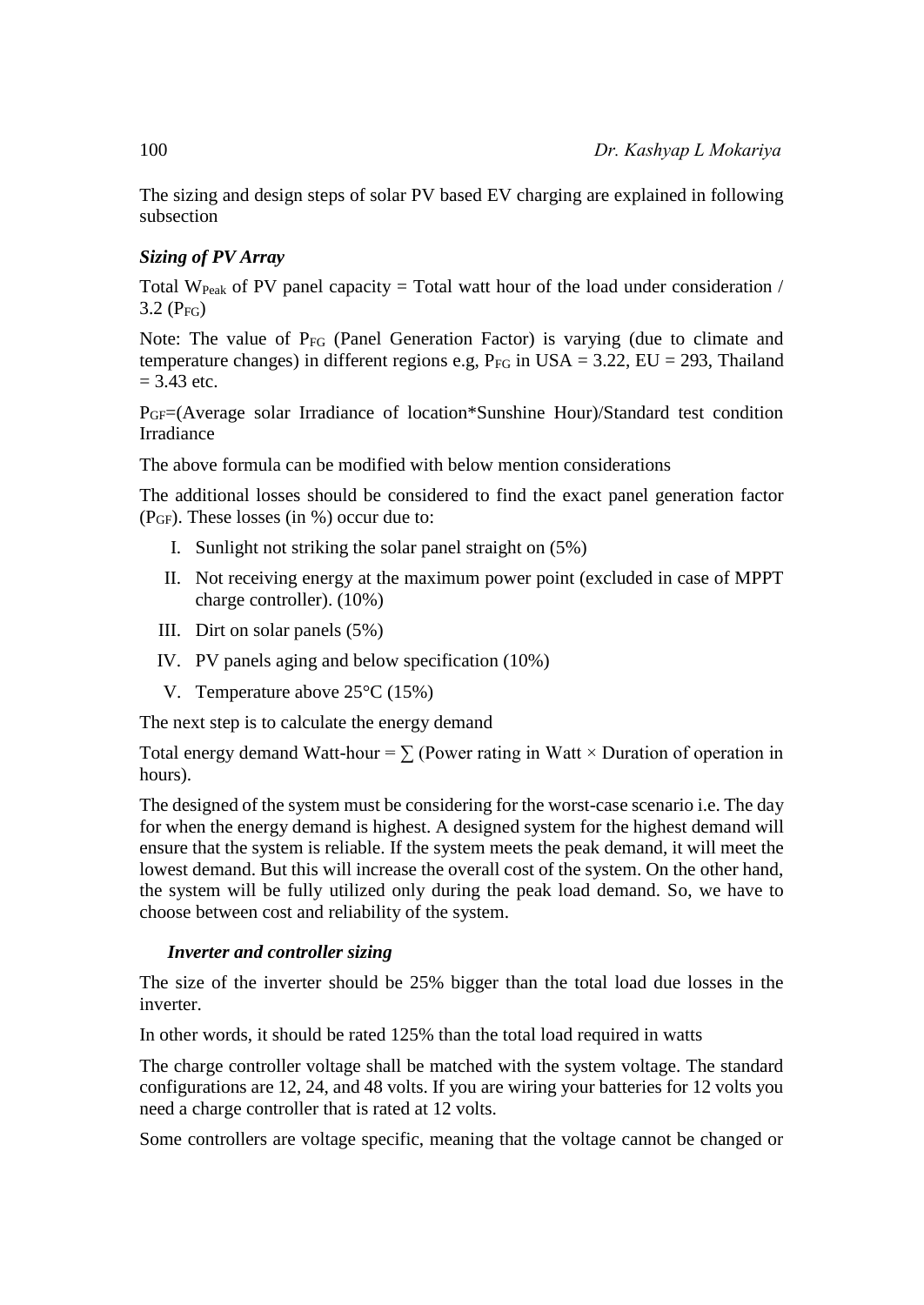substituted. Other more sophisticated controllers include a voltage auto-detect feature, which allows it to be used with different voltage settings

To select the proper Charge Controller, you have to know the maximum output current of the solar panel and Battery Voltage. The maximum possible current that a Solar panel can generate is the "short circuit current," indicated as  $I_{\rm sc}$ (short circuit current) in the panel's label or specs sheet. Now select a charge controller with,

Current rating more than Short Circuit Current (Isc) with consideration of a safety factor  $(1.25 \times 125 = 1.56)$ 

### *Sizing of batteries*

The next step is to decide the sizing of batteries

While sizing the battery some parameters are needed to be considered as follows:

Depth of Discharge (DOD) of the battery.

Voltage and ampere-hour (Ah) capacity of the battery.

The number of days of autonomy (It is the number of days required to power up the whole system (backup power) without solar panels in case of full shading or rainy days.

Also, the required capacity of batteries can be found by the following formula.

(Total watt-hours of Appliance)  $\times$  (Days of autonomy) / ((Battery losses)  $\times$  (Depth of Discharge)  $\times$  (Rated battery voltage))

For charging one 48 volt 12 AH battery the required watt hour will be=576 watt hour. Considering 30% losses required the required watt hour will be=748.8 watt hour. The watthour is divided by the panel generation factor of site 4.5, so the total watt peak needed to charge one 48 volt battery will be 748.8/4.5=166.4-watt peak. If 110wattpeak is the available module then 166.4/110=02 modules will be required to charge 48 volt battery. The size of the inverter should be 25% bigger than the total load due losses in the inverter.so 576×1.25=720 watt inverter is at least required to charge one 48 volt battery at 1C rate. For 48 volt system ,02 days of autonomy and 60% depth of discharge the required AH capacity for solar battery will be 47AH at least. Once all the system components are known costing and finance becomes bit easier part to execute for startups.

## **ISSUES AND CHALLENGES TO STARTUPS**

A successful start up based on solar PV based EV charging cannot be started and executed with only a passion an idea. A very high level of leadership skills with clear understanding of market, grasping opportunities of networking build up and ability to take a calculated risk are key components .Lack of awareness, multiple clearances, unorganised market, poor grid infrastructure for EV charging, lack of mentoring , lack of understanding of standards of Implementation, stringent exit policies, technological risk, unclarity of regulatory mechanisms, non availability of financial resources for initial implantation and scaling, improper business model canvas and lack of reforms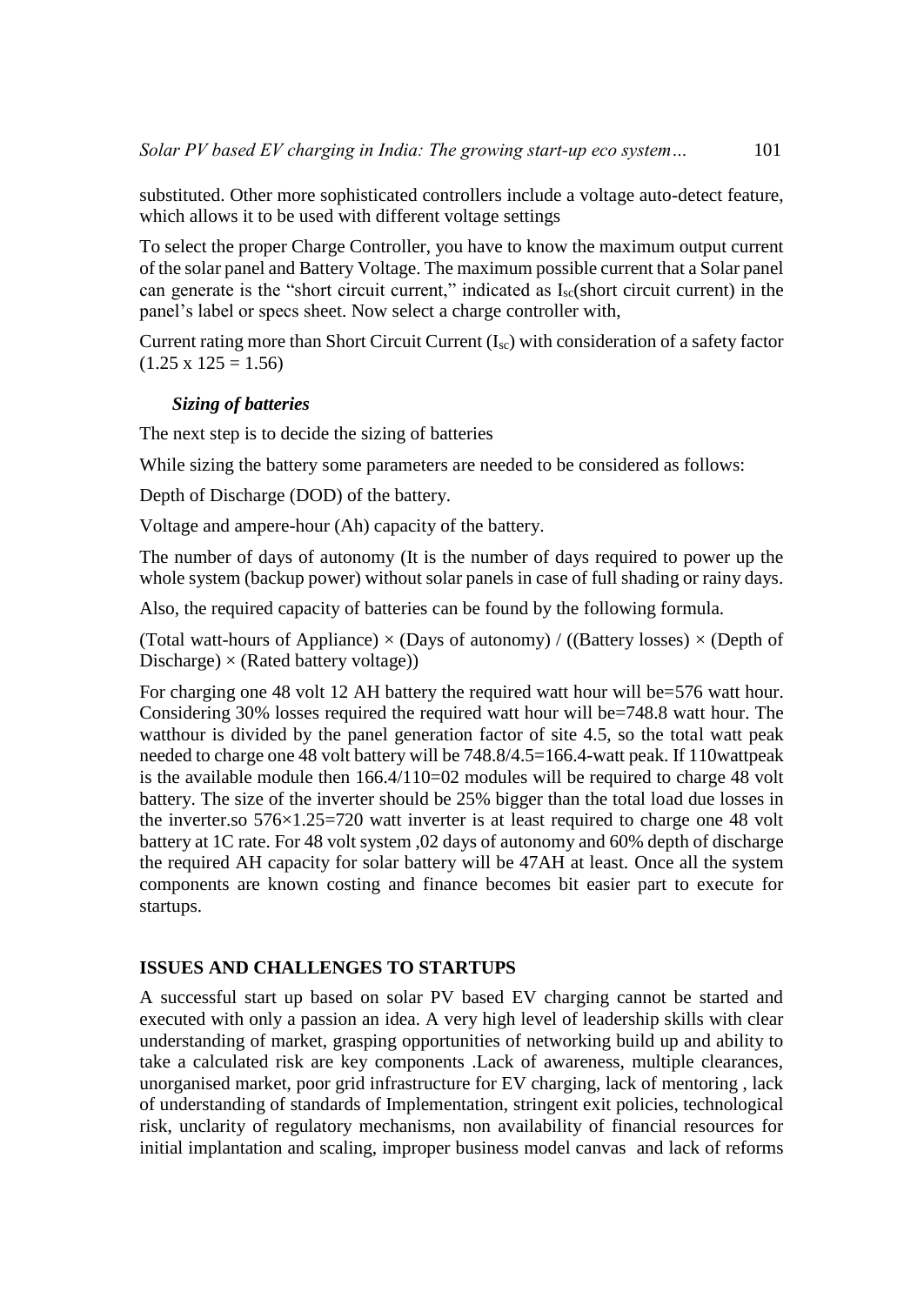keeping pace with the fast evolving market changes are some of the challenges. Smart charging will allow a certain control over a charging process. It will have different pricing and technical charging options. The time of use charging encourages customers to charge in off peak periods. With vehicle to grid(V2G) injecting power back to grid vehicles will provide ancillary services to transmission system operators

## **CONCLUSION**

There are ample of opportunities for start up in solar PV based EV charging. But the start up creator should have a team that has a potential to understand the policies, technical understanding with cost benefit analysis. A clear business plan with identifying the investors in initial stage as well as in growth stage. The land identification for setting up the solar PV based EV charging station is also crucial. The merger with existing petrol/diesel pumps, compact setup at commercial places for PV based EV charging will be of importance. This paper shows novel GA-PID online adaptive tuning based EV charging station. It also gives understanding how to implement the EV charging station to charge number of EV batteries with standalone solar PV station. The concept will be useful both for slow charging and fast charging of EV batteries. The tuning methodology reduces the peak overshoot/undershoot and ripples in the battery voltage and current waveforms. The carbon dioxide emission will certainly reduce due to Solar PV based EV smart charging approach.

## **REFERENCES**

- [1] National Electric mobility mission plan by 2020 department of heavy industry ministry of heavy industries and public enterprises government of India.
- [2] Automotive (2006), "Automotive mission plan 2006-2016 –A mission for development of Indian automotive industry", ministry of heavy Industries & public enterprises, Government of India. http://dhi.nic.in.
- [3] CII GKAFC –Arya Market Research survey report on consumer's perspective towards E-mobility year 2014-15.
- [4] INDIA transport report Moving INDIA to 2032 First published 2014 in India by Routledge 912 Tolstoy House, 15–17 Tolstoy Marg, Connaught Place, New Delhi 110 001.
- [5] CEEW-CEF. 2020."Financing India's Transition to Electric Vehicles: A USD 206 Billion Market Opportunity (FY21–FY30)." https://cef.ceew.in/solutionsfactory/publications/CEEW-CEF-financing-india-transition-to-electricvehicles.pdf. Accessed January 18, 2021.
- [6] Ministry of Heavy Industries and Public Enterprises, "In Phase-II to Fame India Scheme 2636 EV Charging Stations Sanctioned," January 3, 2020.
- [7] Sarita C Singh, "REIL, EESL Bag Big Chunk of Orders for EV Charging Stations," The Economic Times, November 28, 2019,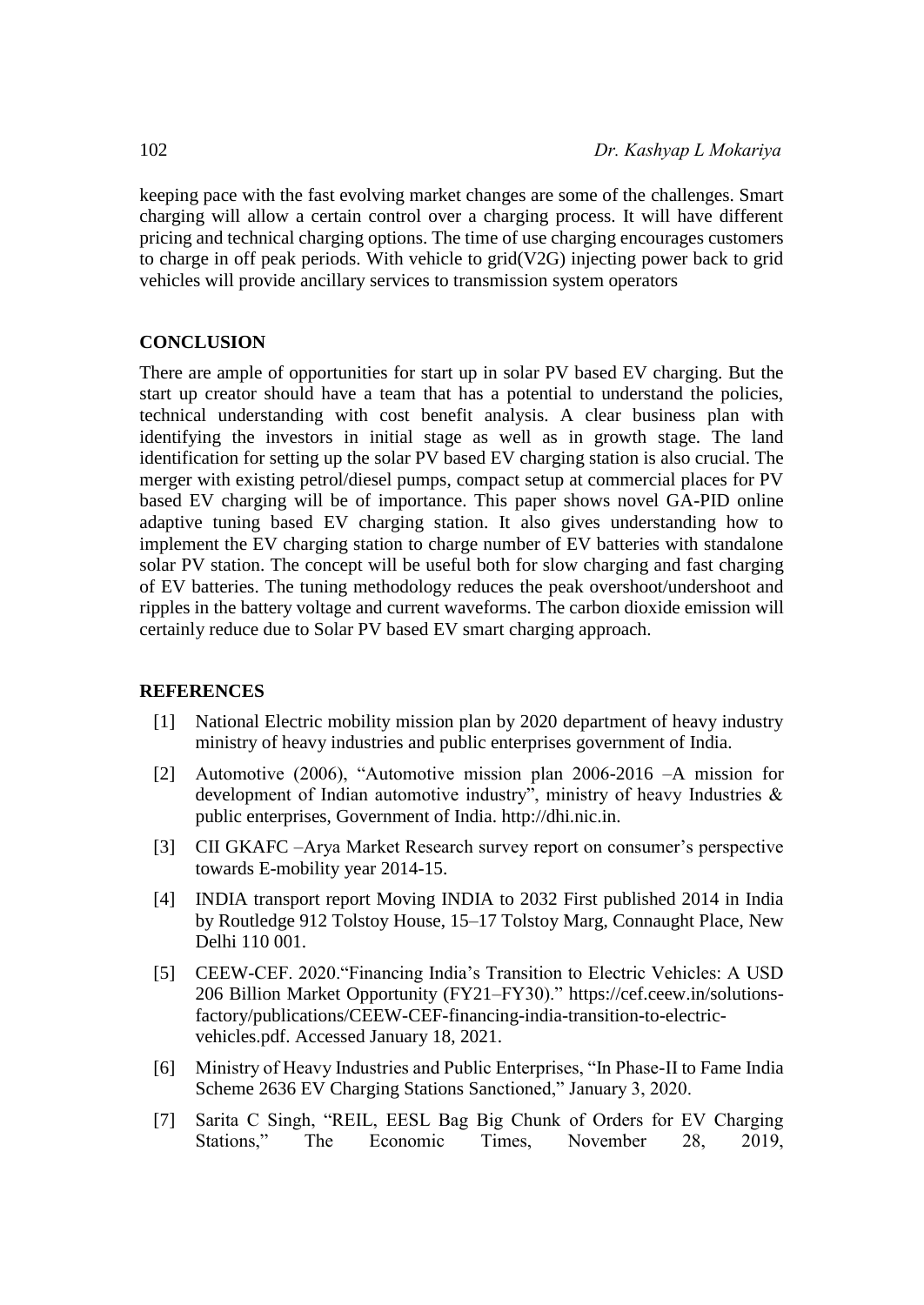https://economictimes.indiatimes.com/industry/energy/power/reil-eesl-bagbig-chunk-of-orders-for-ev-chargingstations/articleshow/72272020.cms?from=mdr.

- [8] Ministry of Heavy Industries and Public Enterprises, "Expression of Interest Inviting Proposals for Availing Incentives under Fame India Scheme Phase II for Deployment of EV Charging Infrastructure on Highways/Expressways," 2020.
- [9] PTI, "Government Mulls Installing EV Charging Kiosks at around 69,000 Petrol Pumps in Country," The Hindu, September 6, 2020, [https://www.thehindu.com/news/national/government-mulls-installing-ev](https://www.thehindu.com/news/national/government-mulls-installing-ev-charging-kiosks-at-around-69000-petrol-pumps-in-country/article32534708.ece)[charging-kiosks-at-around-69000-petrol-pumps-in](https://www.thehindu.com/news/national/government-mulls-installing-ev-charging-kiosks-at-around-69000-petrol-pumps-in-country/article32534708.ece)[country/article32534708.ece.](https://www.thehindu.com/news/national/government-mulls-installing-ev-charging-kiosks-at-around-69000-petrol-pumps-in-country/article32534708.ece)
- [10] Government of Andhra Pradesh, "Electric Mobility Policy 2018-23," 2018.
- [11] Government of Delhi, "Delhi Electric Vehicles Policy, 2020," 2020.d
- [12] Government of Madhya Pradesh, "MADHYA PRADESH ELECTRIC VEHICLE (EV) POLICY 2019," 2019, http://mpurban.gov.in/Uploaded Document/guidelines/1-MPEVP2019.pdf.
- [13] Government of Karnataka, "Karnataka Electric Vehicle and Storage Policy," 2017, https://kum.karnataka.gov.in/KUM/PDFS/KEVESPPolicyInsidepagesfinal.pdf .
- [14] Government of Tamil Nadu, "Tamil Nadu Electric Vehicle Policy 2019," 2019.
- [15] Shyamasis Das and Bhawna Tyagi, "EV- A New Entrant to India's Electricity Consumer-Basket" (New Delhi, 2020)[,https://shaktifoundation.in/wp](https://shaktifoundation.in/wp-content/uploads/2020/08/Full-Report-A-New-Entrant-To-Indias-Electricity-Consumer-Basket.pdf)[content/uploads/2020/08/Full-Report-A-New-Entrant-To-Indias-Electricity-](https://shaktifoundation.in/wp-content/uploads/2020/08/Full-Report-A-New-Entrant-To-Indias-Electricity-Consumer-Basket.pdf)[Consumer-Basket.pdf.](https://shaktifoundation.in/wp-content/uploads/2020/08/Full-Report-A-New-Entrant-To-Indias-Electricity-Consumer-Basket.pdf)
- [16] Michael Nicholas and Dale hall, "Lessons learned on early Electric vehicle fast charging deployments", whilte paper published at International council on clean transportation,July 2018.
- [17] Arancibia A and Strunz K, " Modeling of an electric vehicle charging station for fast DC charging, ", In Electric Vehicle Conference (IEVC), 2012 IEEE International 2012 Mar 4 (pp. 1-6).
- [18] Thomas P& Chacko FM. "Electric vehicle integration to distribution grid ensuring quality power exchange",InPower Signals Control and Computations (EPSCICON), 2014 International Conference on 2014 Jan 6 (pp. 1-6).
- <span id="page-22-0"></span>[19] B. Singh, B. N. Singh, A. Chandra, K. Al-Haddad, A. Pandey, and D. P. Kothari, "A review of three-phase improved power quality ac–dc converters," IEEETrans.Ind.Electron.,vol.51,no.3,pp.641–660,Jun. 2004.
- [20] M. A. Fasugba and P. T. Krein, "Gaining vehicle-to-grid benefits with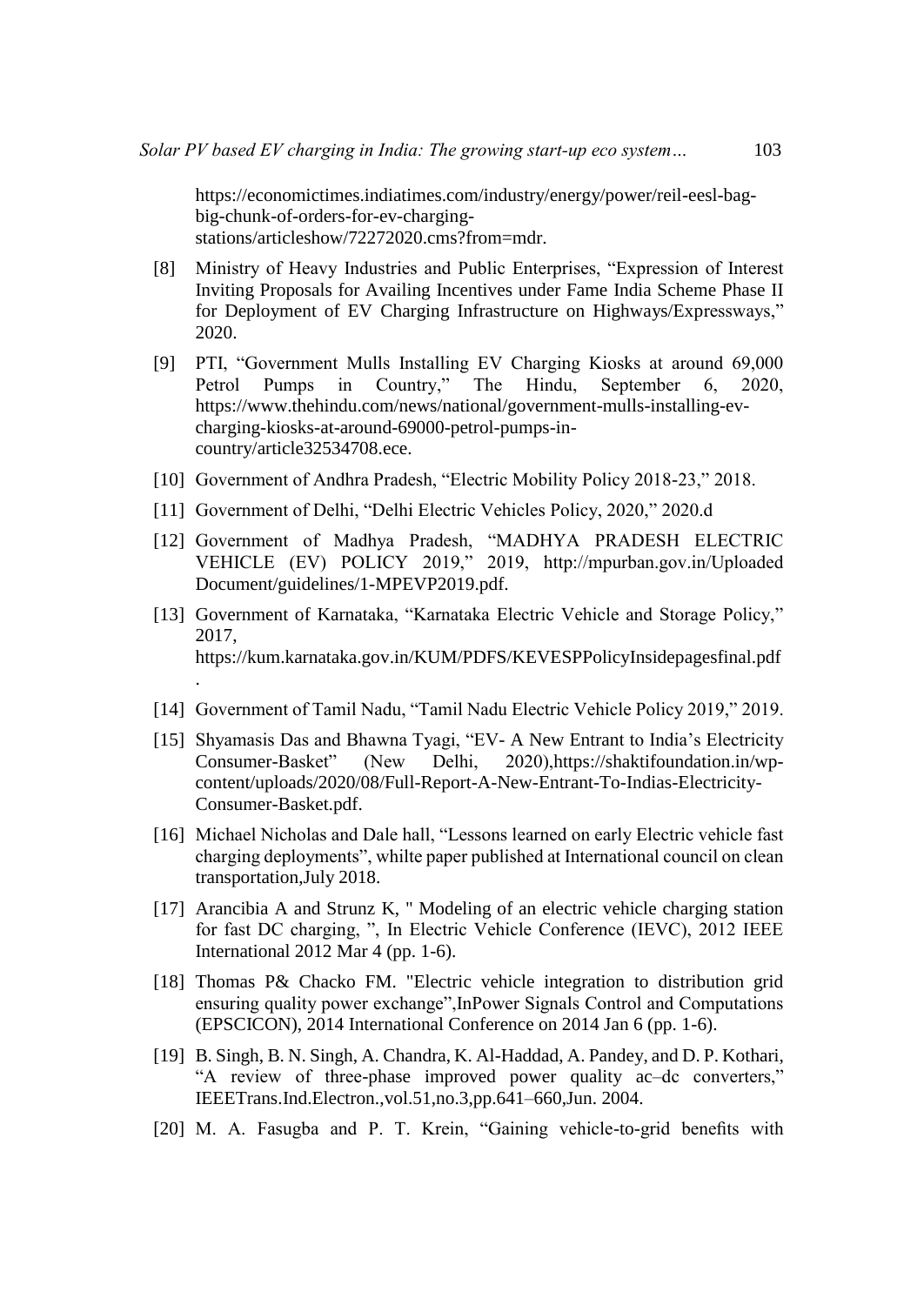unidirectional electric and plug-in hybrid vehicle chargers," in Proc. IEEE Veh. Power and Propulsion Conf., Sep. 2011, pp. 1–6.

- [21] Y. Lee, A. Khaligh, and A. Emadi, "Advanced integrated bi-directional AC/DCandDC/DCconverterforplug-inhybridelectricvehicles," IEEE Trans. Veh. Technol., vol. 58, no. 3, pp. 3970–3980, Oct. 2009.
- [22] Y. Du, S. Lukic, B. Jacobson, and A. Huang, "Review of high power isolated bi-directional DC-DC converters for PHEV/EV DC charging infrastructure," in Proc. IEEE Energy Conversion Congr. Expo., Sep. 2011, pp. 553–560.
- [23] X. Zhou, S. Lukic, S. Bhattacharya, and A. Huang, "Design and control of gridconnected converter in Bi-directional battery charger for plugin hybrid electric vehicle application," in Proc. IEEE Veh. Power and Propulsion Conf., Sep. 2009, pp. 1716–1721.
- [24] X. Zhou, G. Wang, S. Lukic, S. Bhattacharya, and A. Huang, "Multifunction bi-directional battery charger forplug-in hybrid electric vehicle application,"in Proc.IEEE Energy Conversion Congr.Expo.,Sep.2009, pp. 3930–3936.
- [25] Electric vehicle conductive charging system Part 1: General requirements, IEC 61851- 1, 2010.
- [26] D. Aggeler, F. Canales, H. Zelaya-De La Parra, A. Coccia, N. Butcher, and O. Apeldoorn, "Ultra-fast DC-charge infrastructures for EV-mobility and future smart grids," IEEE Smart Grid Technologies Conference Europe (ISGT Europe), Gothenburg, Oct. 11-13, 2010, pp. 1-8.
- [27] C.C.Grant, "Fire protection research foundation, second annual electric vehicle safety standards summit, Summary Rep.," Detroit, Michigan, 2011.
- [28] G. Y. Choe, J. S. Kim, B. K. Lee, C. Y. Won, and T. W. Lee, "A bidirectional battery charger for electric vehicles using photovoltaic PCS systems," in Proc. IEEE Veh. Power Propulsion Conf.,Sep.2010,pp.1– 6.
- [29] M. A. Fasugba and P. T. Krein, "Cost benefits and vehicle-to-grid regulation services of unidirectional charging of electric vehicles," in Proc. IEEE Energy Convers. Congr. Expo., Sep. 2011, pp. 827–834.
- [30] A. Ahmad, M. S. Alam, and R. Chabaan, "A Comprehensive Review of Wireless Charging Technologies for Electric Vehicles," IEEE Trans. Transp. Electrif., vol. 4, no. 1, pp. 38–63, Mar. 2018.
- [31] M. Budhia, G. A. Covic, J. T. Boys, and H. Chang-Yu, "Development and evaluation of single sided flux couplers for contactless electric vehicle charging," 3rd Annual IEEE Energy Congress and Exposition (ECCE), Phoenix, AZ, Sep. 17-22, 2011, pp. 614-621.
- [32] Information technology equipment Radio disturbance characteristics Limits and methods of measurement, CISPR 22, 2008.
- [33] M. Yilmaz and P. T. Krein, "Review of battery charger topologies, charging